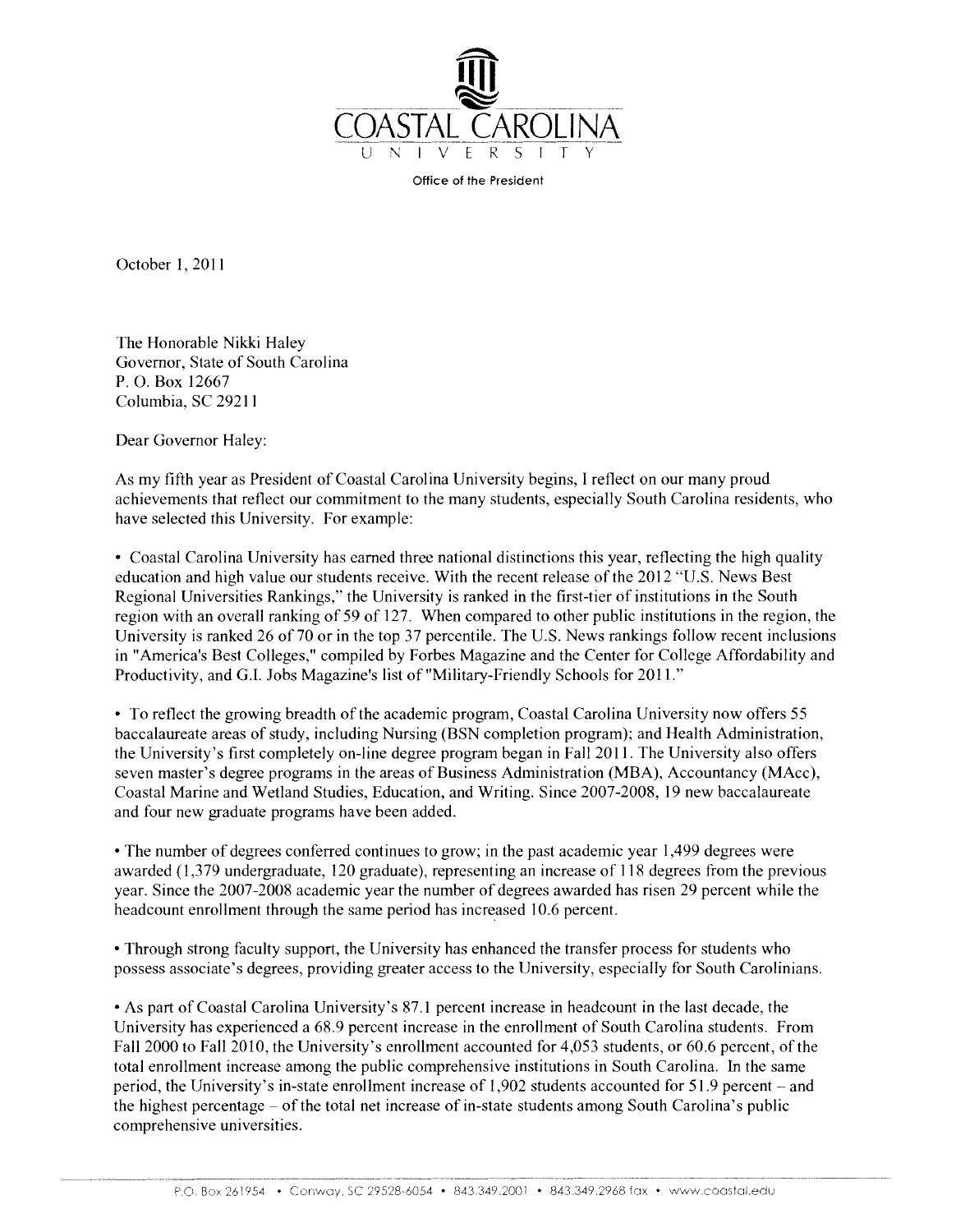With our state appropriations diminishing to a mere 5.38 percent of the current operating budget – which is among the lowest percentages in the state- the University has become increasingly reliant on tuition. Yet we recognize a growing challenge for students and their families. As such, the Board of Trustees and I are working on a plan which may enable us to keep our in-state tuition constant for the 2012-2013 academic year. In addition, it is important to note that out-of-state students have been charged an amount that exceeds their educational costs to ensure that out-of-state students do not constitute a drain on state resources.

I am pleased to submit the FY2013 budget plan for Coastal Carolina University. Included in the plan is a request for 47 FTE positions, and \$47 million for much-needed capital projects for academic spaces for the sciences and for an addition to the current Student Center, which was constructed in 1978 to accommodate 1 ,800 students. There are no additional proviso items requested. It is my hope that you will find our request in keeping with our shared vision for building a stronger South Carolina.

Sincerely,

David A. DeCenzo President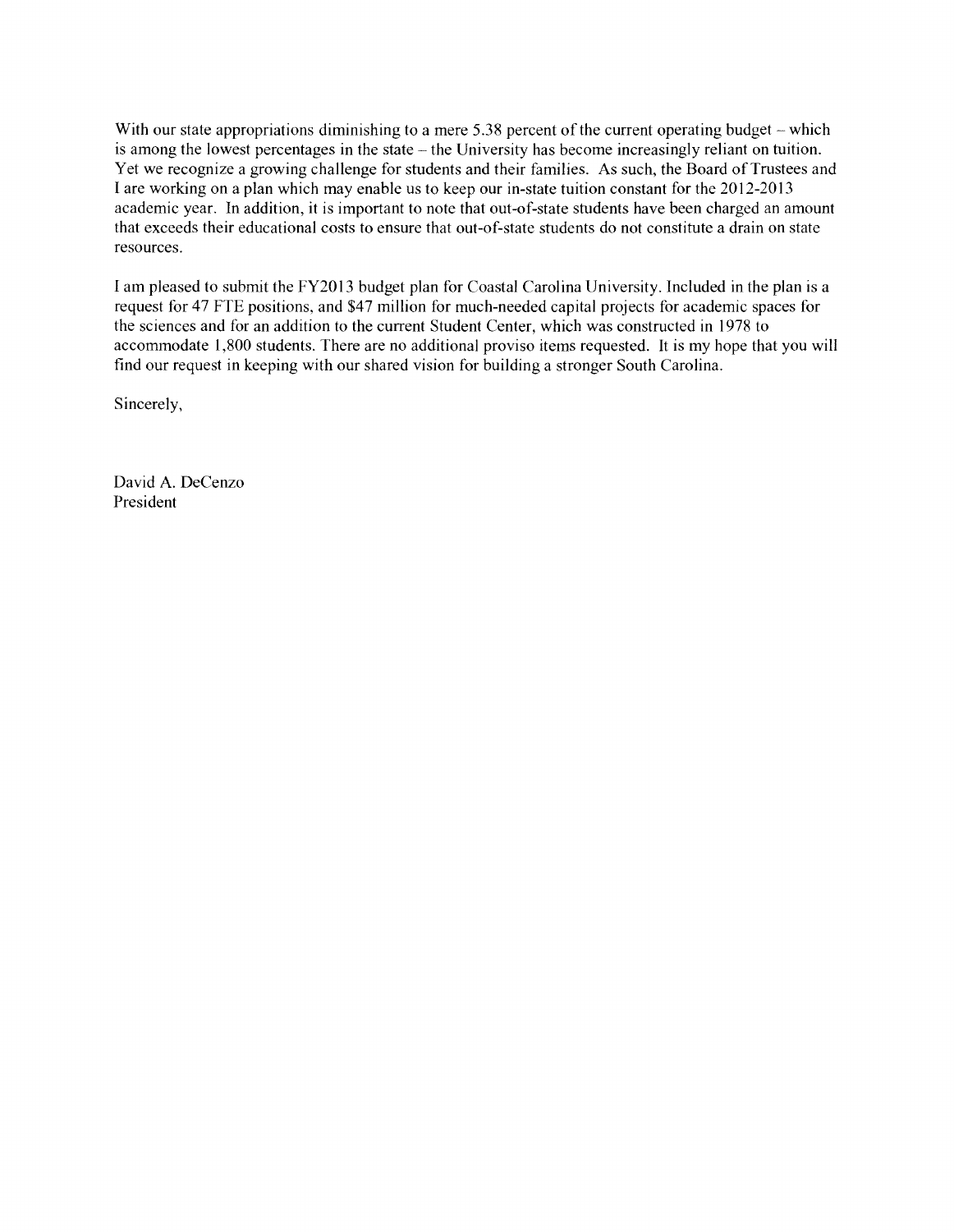# **Agency Certification and Transmittal Sheet**

Code:

HIT

# **Coastal Carolina University**

Mission Statement: Coastal Carolina University is a public comprehensive liberal arts institution that seeks to develop students who are both knowledgeable in their chosen fields and prepared to be productive, responsible, healthy citizens with a global perspective. To deliver on this commitment, Coastal Carolina recruits highly qualified and motivated students, faculty, and staff from the region, state, nation, and world to create a diverse and dynamic student-centered learning environment.

Name:

Because Coastal Carolina embraces the teacher-scholar model, it places primary emphasis on high quality teaching and engaged learning, and it supports faculty research, creative activities, and expert collaboration in the community, state, nation, and world. This focus enables faculty and staff to mentor students in collaborative research, creative opportunities, and internships. To nurture this active learning community, Coastal Carolina maintains a broad range of contemporary technologies, programming, support services, and innovative course offerings and delivery methods. The result is alumni who are well prepared for professional careers or graduate programs in their chosen fields and who continue to be connected to Coastal Carolina.

Inspired by its founding in 1954 to serve the educational needs of the immediate area, Coastal Carolina has grown with the region to become a mid-sized regional comprehensive university with a tradition of a strong liberal arts core. As such, Coastal Carolina commits its resources to maintaining a population of 8,000 - 12,000 students by building baccalaureate and selective master's programs of national and/or regional significance in the arts and sciences, business, humanities, education, and health and human services. Coastal Carolina fully embraces its leadership role as a regional center of economic and intellectual resources, lifelong learning, cultural and recreational opportunities, and athletic programs.

As Coastal Carolina executes this mission, it recognizes its responsibility to be a role model to the community and to the professions by assuring fair and honest treatment of people with whom it interacts and sustainable stewardship of resources entrusted to it, adopting highest standards of integrity and accountability, and committing itself to excellence through continuous self-improvement.

# To the Office of State Budget

This, and accompanying statements, schedules, and explanatory sheets consisting of  $\overline{25}$  pages constitute the operating budget estimates of this agency for all proposed expenditures for the 2012-2013 fiscal year.

All statements and explanations contained in the estimates submitted herewith are true and correct to the best of my knowledge.

Signed:  $\frac{1}{2}$   $\frac{1}{2}$   $\frac{1}{2}$   $\frac{1}{2}$   $\frac{1}{2}$   $\frac{1}{2}$   $\frac{1}{2}$   $\frac{1}{2}$   $\frac{1}{2}$   $\frac{1}{2}$   $\frac{1}{2}$   $\frac{1}{2}$   $\frac{1}{2}$   $\frac{1}{2}$   $\frac{1}{2}$   $\frac{1}{2}$   $\frac{1}{2}$   $\frac{1}{2}$   $\frac{1}{2}$   $\frac{1}{2}$   $\frac{1}{2}$   $\frac$ (Agency Head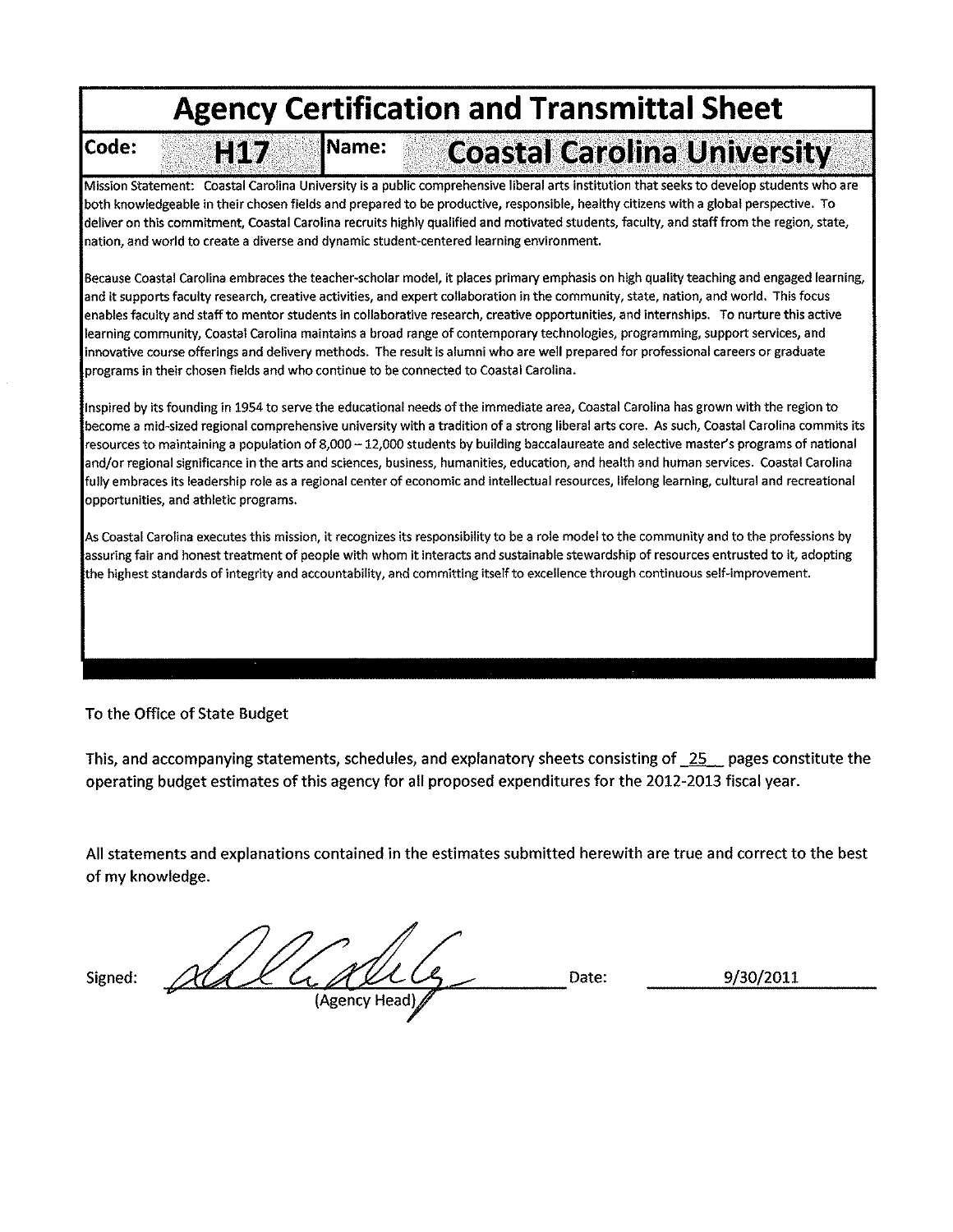# **I. EXECUTIVE SUMMARY**

# A. **Agency Section/Code/Name:**

11/H17/Coastal Carolina University

# B. **Summary Description of Strategic or Long-Term Goals:**

Coastal Carolina University continues to implement its strategic plan, *Tradition, Integrity, Excellence: Building a Comprehensive University*. The four key strategies of the plan are focused on (1) meeting the educational needs of the students and our community, (2) ensuring student success, (3) ensuring faculty and staff success, and (4) ensuring financial viability and managed growth. Three supporting strategies continue to shape the plan through improving communication, creating stronger assessment and accountability systems, and increasing and improving technological support as outlined in the Annual Accountability Report, Section I – Executive Summary, Figure 1, on page 5.

In an effort to complete the charge of the Strategic Management Committee, eight individuals from the committee meet quarterly to coordinate the collection of both qualitative and quantitative information with relevance to the fiscal year goals and objectives detailed in the strategic plan and the University's budget. This focus committee prepares reports and recommendations for the Strategic Management Committee to act upon. In the Annual Accountability Report's Executive Summary on pages 11 through 13 there are charts which outline the links between the Base Budget Expenditures and Appropriations with Performance Measures of the Major Program Areas of the University.

# C. **2011-2012 Agency Recurring Base Appropriation:**

State \$8,591,599 Federal \$0 Other \$0

D. **Number of Budget Categories:** I. E&G II. Auxiliary

#### E. **Agency-wide Vacant FTEs** Vacant FTEs as of July 31, 2011: 136.05 % Vacant 12.78%

# F. **Efficiency Measures:**

The rating, as determined by Moody's, for the University's Revenue Bonds has been upgraded from A2 to A3. This can be contributed to on-going improvements in the financial condition and oversight of Coastal Carolina University.

The Financial Services Department's implementation of online tuition payments and the utilization of e-checks in Student Accounts increased accuracy, enabled staff to accomplish more in less time, and improved customer service, as did the online acceptance of remote credit card payments for athletic events.

The Office of Procurement and Business Services issuance of the RFP for and award of the University food services contract was accomplished in a manner beneficial to the University and its students.

The appropriate software was purchased for the online requisitioning system, and installment of the first modules is underway.

The initial development of the automated position description/performance management system was completed by the Office of Human Resources and Equal Opportunity, as was the new online system for requesting and tracking temporary positions. This is expected to increase efficiency and timeliness of reporting, and to reduce paper use. Revisions were made to online policies and procedures to increase ease of access and understanding.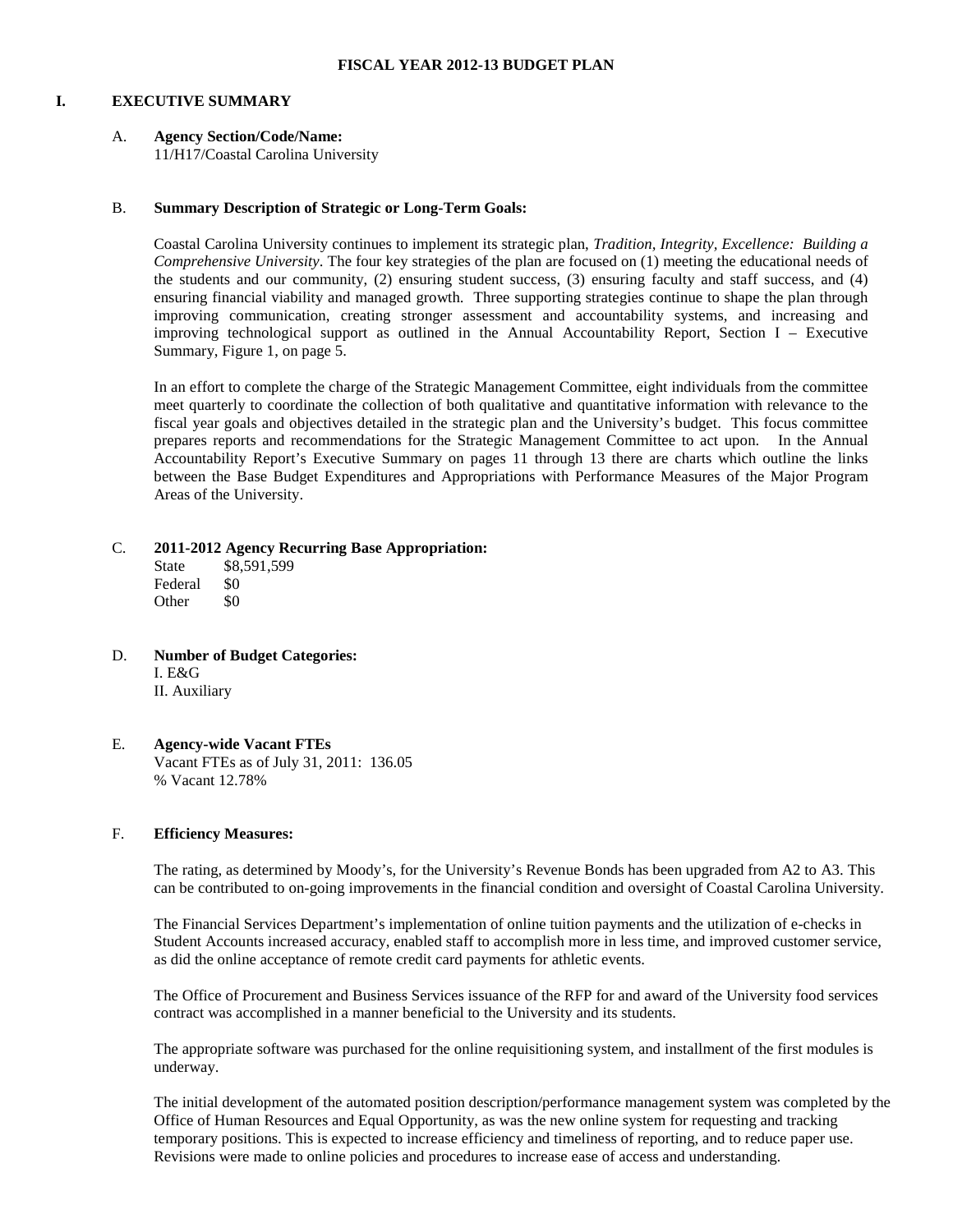The new policy for expanded coverage of complaints and requests from the University Neighborhood Overlay Zone executed by the Department of Public Safety has been extremely successful, as has the institution of the "Chauncey Patrol," a student-worker unit assigned to provide safe transit from one University location to another or to their vehicles for faculty, staff, students, and/or visitors. Both of these efforts have resulted in increased safety within and around the University as well as reduced the need for additional security staff with a growing student population.

Progress was made by the Department of Facilities Planning and Management in data entry of equipment for the preventive maintenance program with the input of information regarding the equipment in 8 additional buildings.

Sidewalk and road additions and improvements were accomplished in a timely manner, improving traffic flow and increasing pedestrian safety.

Safety training in various areas for Facilities staff was accomplished.

More than \$150 million in major capital projects in various phases of planning or construction are currently underway, marking this the University's most ambitious building schedule in its 57-year history. This increased work load continues to be executed by current staff.

# **Grants and other Externally Funded Activities:**

In November 2008, the citizens of Horry County voted in a 1 cent local-option sales tax which is split between Horry County Schools, Horry Georgetown Technical College, and Coastal Carolina University. The funding is restricted to capital projects and land acquisitions. The tax was effective March 1, 2009. As of June 30, 2011, Coastal Carolina University has received \$15.8 million of allocations from the local-options sales tax, and estimates a total of \$127.7 million to be allocated during the course of the sales tax collection.

The National Science Foundation has contributed towards various research grants for the University, largest among them are a GK-12 fellows grant, linking marine and wetland research with science education in Coastal Carolina Schools, a collaborative research grant, defining ecosystem heterotrophic response to nutrient concentration and ratios, and a grant funding the acquisition of a marine geophysical instrumentation suite to be used for seafloor mapping and bottom boundary layer analysis.

An ARRA grant which provided funding for energy efficiency and renewable energy improvements was used to install lighting including occupancy sensors and a demand control ventilation system in the Kimbel Library and the E. Craig Wall Sr. Building, and to upgrade lighting in Kimbel Library and the Eldred E. Prince Building.

A US Department of Justice COPS Grant funds the employment of one officer of the Department of Public Safety and will continue through next year.

G. **Number of Provisos:**

None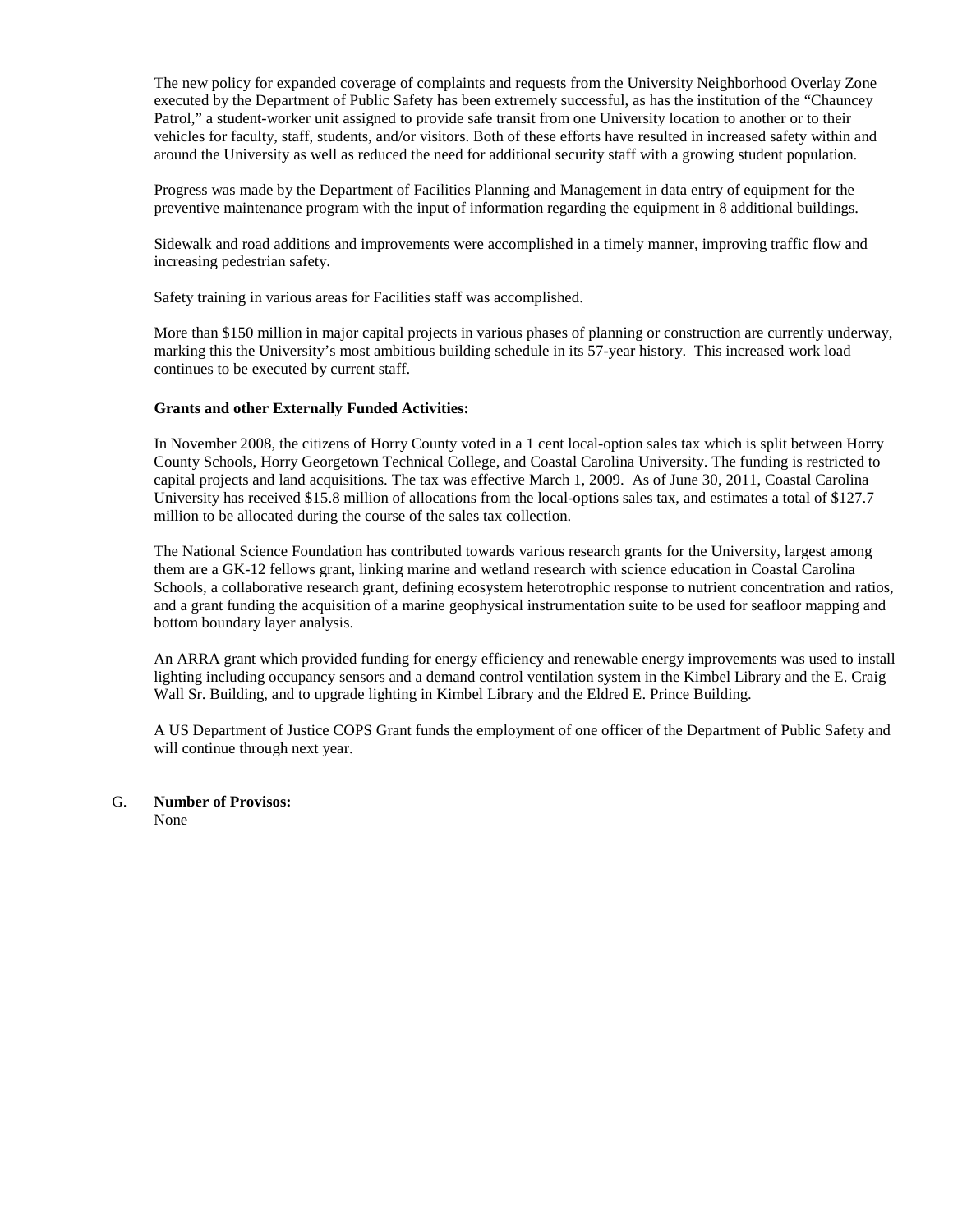#### **IIA. OPERATING BUDGET PROGRAMS**

**Agency Section: 11/ H17 /Name: Coastal Carolina University**

#### **SUMMARY OF OPERATING BUDGET PROGRAMS FOR FY 2012-13**

| <b>OPERATING BUDGET PROGRAMS</b>                                                                                                                                            |                                        |                 |                      | <b>FUNDING</b> |            |             | <b>FTEs</b> |              |         |        |                   |
|-----------------------------------------------------------------------------------------------------------------------------------------------------------------------------|----------------------------------------|-----------------|----------------------|----------------|------------|-------------|-------------|--------------|---------|--------|-------------------|
|                                                                                                                                                                             | Activity                               | <b>Activity</b> | <b>Non-Recurring</b> | Recurring      |            |             |             |              |         |        |                   |
| Title                                                                                                                                                                       | Name                                   | No.             | <b>State</b>         | <b>State</b>   | Federal    | Other       | Total       | <b>State</b> | Federal | Other  | Total             |
|                                                                                                                                                                             | Gen Instruct; Spec                     |                 |                      |                |            |             |             |              |         |        |                   |
|                                                                                                                                                                             | Instruct; Col of Bus; Col of           |                 |                      |                |            |             |             |              |         |        |                   |
|                                                                                                                                                                             | Educ; Col of Sci; Col of               |                 |                      |                |            |             |             |              |         |        |                   |
|                                                                                                                                                                             | HFA; Research; Publ Svc;               |                 |                      |                |            |             |             |              |         |        |                   |
|                                                                                                                                                                             | Acad Suprt; Student                    |                 |                      |                |            |             |             |              |         |        |                   |
|                                                                                                                                                                             | Svcs: Athletics: Insti Suprt:          | 393 thru        |                      |                |            |             |             |              |         |        |                   |
| . Education and General                                                                                                                                                     | Oper & Maint, Scholar,                 | 406             | 0                    | 8,591,599      | 19,500,000 | 143,577,200 | 171,668,799 | 187.74       | 9.62    | 891.72 | 1,089.08          |
|                                                                                                                                                                             | Book Store; Residence                  | 392; 407;       |                      |                |            |             |             |              |         |        |                   |
|                                                                                                                                                                             | Halls; Food Service/                   | 408:            |                      |                |            |             |             |              |         |        |                   |
| Auxiliary                                                                                                                                                                   | Vending                                | 1900            | $\Omega$             |                | 0          | 10,222,800  | 10,222,800  | 0.00         | 0.00    | 22.00  | 22.00             |
|                                                                                                                                                                             |                                        |                 |                      |                |            |             |             |              |         |        | 0.00              |
|                                                                                                                                                                             |                                        |                 |                      |                |            |             |             |              |         |        | 0.00              |
|                                                                                                                                                                             |                                        |                 |                      |                |            |             |             |              |         |        | 0.00              |
|                                                                                                                                                                             |                                        |                 |                      |                |            |             | 0           |              |         |        | 0.00              |
| For additional rows, place cursor in this gray box and press "Ctrl" + "b". (You need to start in this gray box for each row needed or the formulas will not copy properly.) |                                        |                 |                      |                |            |             |             |              |         |        |                   |
|                                                                                                                                                                             | TOTAL OF ALL OPERATING BUDGET PROGRAMS |                 | 0                    | 8,591,599      | 19,500,000 | 153,800,000 | 181,891,599 | 187.74       | 9.62    |        | 913.72   1,111.08 |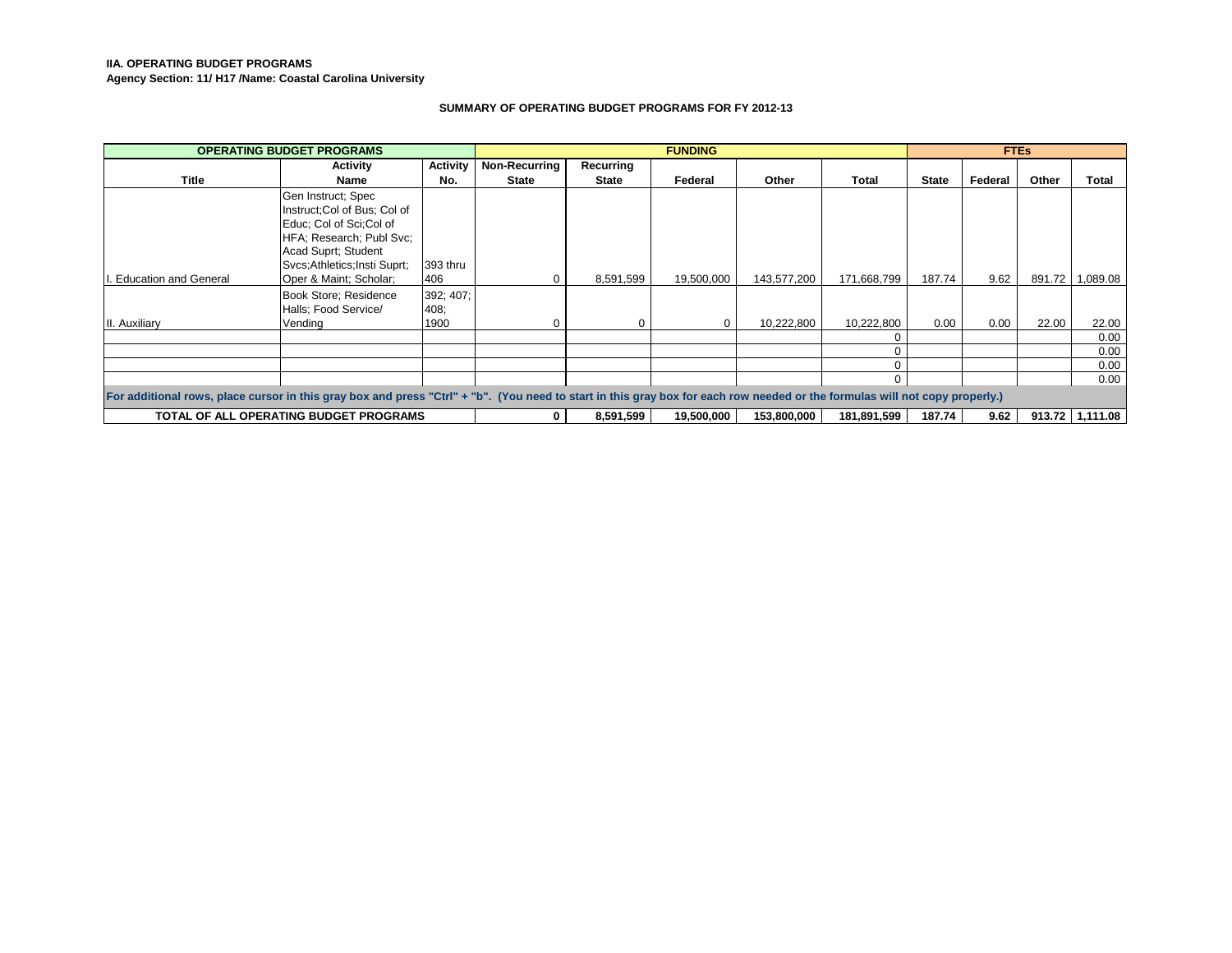# **SUMMARY OF CAPITAL BUDGET/NON-RECURRING REQUESTS FOR FY 2012-13**

|                          | <b>CAPITAL BUDGET/NON-RECURRING REQUESTS</b>                                                                                                       |                         |                 | <b>Additional</b> | <b>Previously</b>  | Total             |              |
|--------------------------|----------------------------------------------------------------------------------------------------------------------------------------------------|-------------------------|-----------------|-------------------|--------------------|-------------------|--------------|
| Project                  | <b>Project</b>                                                                                                                                     | <b>Activity</b>         | <b>Activity</b> | <b>State</b>      | <b>Authorized</b>  | <b>Other Fund</b> | Project      |
| No.*                     | Name                                                                                                                                               | <b>Name</b>             | No.             | <b>Funds</b>      | <b>State Funds</b> | <b>Sources</b>    | <b>Total</b> |
|                          |                                                                                                                                                    | College of Science /    | 398/            |                   |                    |                   |              |
|                          | New Science Center                                                                                                                                 | Research                | 401             | 0                 | 0                  | 35,000,000        | 35,000,000   |
|                          |                                                                                                                                                    |                         |                 |                   |                    |                   |              |
|                          | Jackson Student Center Annex II                                                                                                                    | <b>Student Services</b> | 402             | 0                 | 0                  | 12,000,000        | 12,000,000   |
|                          |                                                                                                                                                    |                         |                 |                   |                    |                   |              |
|                          |                                                                                                                                                    |                         |                 |                   |                    |                   |              |
|                          |                                                                                                                                                    |                         |                 |                   |                    |                   |              |
|                          | For additional rows, place cursor in this gray box and press "Ctrl" + "c". (You need to start in this gray box for each row needed or the formulas |                         |                 |                   |                    |                   |              |
| will not copy properly.) |                                                                                                                                                    |                         |                 |                   |                    |                   |              |
|                          | TOTAL OF ALL CAPITAL BUDGET/NON-RECURRING REQUESTS                                                                                                 |                         |                 | n                 |                    | 47,000,000        | 47,000,000   |
|                          |                                                                                                                                                    |                         |                 |                   |                    |                   |              |

\*if applicable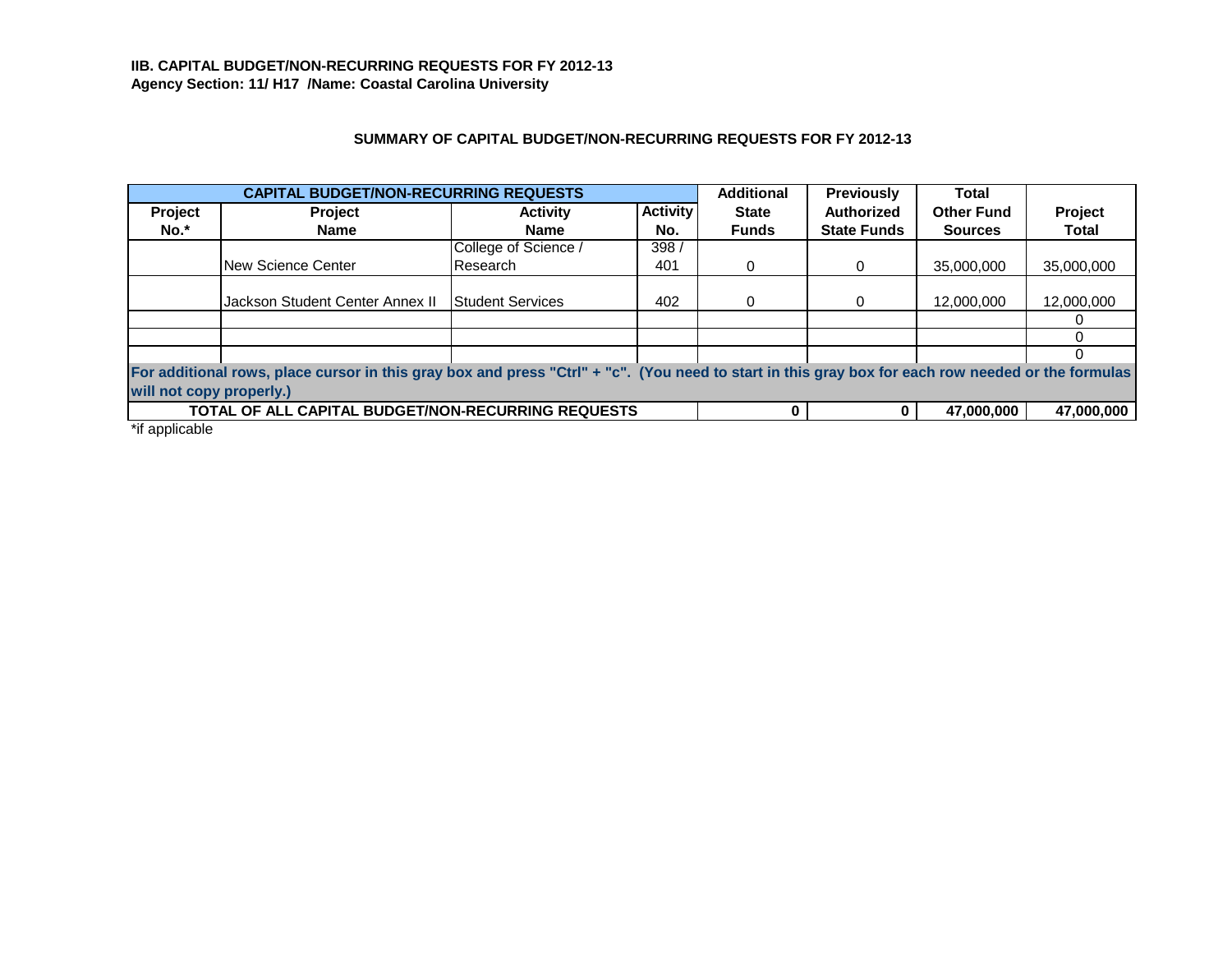# **A. Summary description of programs and how they relate to the mission of the agency:**

The Education & General Program at Coastal Carolina University is a comprehensive program of study that provides the means for students to be both knowledgeable in their chosen fields and prepared to be productive, responsible, healthy citizens with a global perspective. As a student-centered learning community, the University offers Instruction and Academic Support Programs designed to provide students with the basic skills, core content, and distribution content essential to pursue study in academic disciplines. To nurture this active learning community, the University maintains a broad range of, support services, including Student Services, Institutional Support, Operation and Maintenance of Plant, Research, Public Services and Scholarship Opportunities.

# **B. Budget Program Number and Name:**

I. Education and General

# **C. Agency Activity Number and Name:**

Note: If more than one activity maps to this program; provide all activity numbers, names, and approximate funding amounts.

| <b>Activity Number</b> | <b>Activity Name</b>         | State Non- | <b>State</b> | Federal    | Other       | Total        |
|------------------------|------------------------------|------------|--------------|------------|-------------|--------------|
|                        |                              | Recurring  | Recurring    |            |             |              |
| 393-398, 406           | Instruction                  | 0          | 8,591,599    | 17,000,000 | 69,545,835  | 95, 137, 434 |
| 399                    | Research                     |            |              | 1,700,000  | 1,091,665   | 2,791,665    |
| 400                    | <b>Public Service</b>        |            | 0            | 800,000    | 1,378,988   | 2,178,988    |
| 401                    | Academic Support             |            | 0            |            | 9,630,723   | 9,630,723    |
| 402-403                | <b>Student Services</b>      | $\Omega$   | 0            |            | 28,574,158  | 28,574,158   |
| 404                    | <b>Institutional Support</b> | $\Omega$   |              |            | 14,033,658  | 14,033,658   |
| 405                    | Operation & Maint of Plant   | $\Omega$   | $\theta$     |            | 19,322,173  | 19,322,173   |
| <b>TOTALS</b>          |                              |            | 8,591,599    | 19,500,000 | 143,577,200 | 171,668,799  |

# **D. Performance Measures:**

The Strategic Plan includes objectives that are evaluated annually through the planning, assessment, and budgeting process. This process involves assessment of student learning and of organizational performance. The criteria listed are evaluated in the Strategic Plan Assessment.

| Objective 1.4.1: Implement a coherent and coordinated<br>global perspective strategy                               | Objective S2.2.2: Develop indicators for internal and external<br>stakeholders to monitor progress on implementation of<br>university strategic and operational plan                                |
|--------------------------------------------------------------------------------------------------------------------|-----------------------------------------------------------------------------------------------------------------------------------------------------------------------------------------------------|
| Objective 1.4.2: Expand the number and diversity of short<br>and long-term international partnerships and programs | Objective S2.2.3: Implement integrative information<br>technology systems to share data that facilitates<br>informed decisions for continuous improvement                                           |
| Objective 1.4.3: Increase the number and diversity of<br>international students                                    | Objective S2.2.4: Maintain external oversight and<br>internal process improvement for risk management analysis                                                                                      |
| Objective 1.4.4: Expand curricular offerings on campus<br>that include global components                           | Objective S3.1.1: Monitor Students' use of their preferred<br>technologies for learning/teaching and keep pace with<br>developing technologies                                                      |
| Objective 2.1.2: Increase student retention programs and<br>services                                               | Objective S3.1.2: Utilize appropriate tracking products to<br>identify alumni, maintain connection, and share information<br>about University success and needs                                     |
| Objective 2.1.2: Increase student retention                                                                        | Objective S3.1.3: Identify and invest in current technologies<br>that aid discipline-specific activities for teaching and research                                                                  |
| Objective 2.3.2: Increase usage of the campus transit system                                                       | Objective S3.1.4: Develop appropriate training and support<br>programs for new and existing technologies and incorporate<br>them into teaching, learning, research, services, and<br>administration |
| Objective 2.3.3: Determine the feasibility of a University child<br>care center                                    | Objective S3.1.5: Ensure that modifiable, cutting edge<br>technology is incorporated into all new renovations and<br>construction and that technology support staff is provided                     |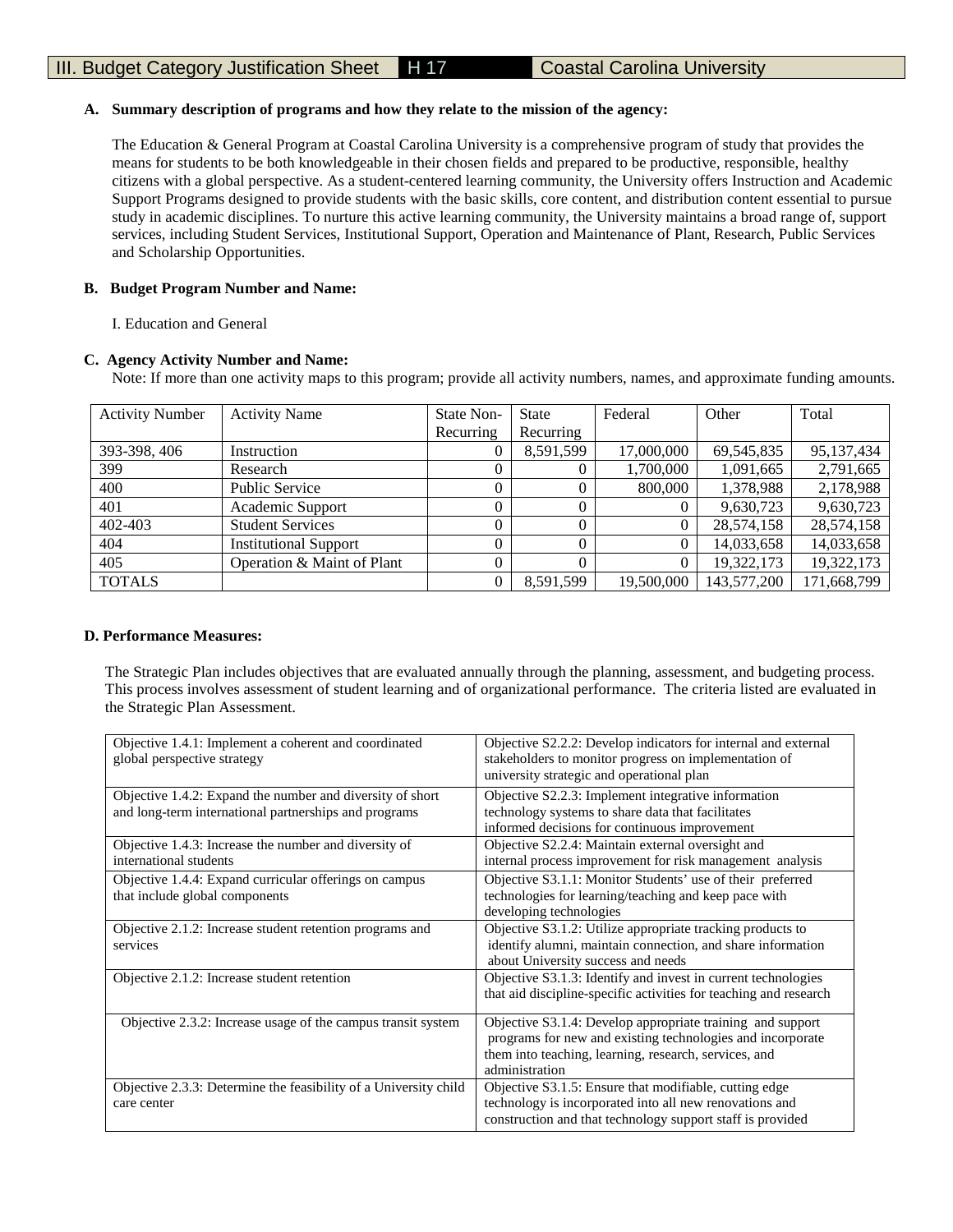| Objective 2.3.4: Expand and improve campus athletic facilities | Objective S3.2.1: Evaluate and infuse emerging technologies                             |
|----------------------------------------------------------------|-----------------------------------------------------------------------------------------|
| and complex to ensure quality student athletic experience and  | into curricular and co-curricular activities to assure student                          |
| enhanced spectator appreciation                                | learning and effective support of faculty and staff                                     |
| Objective 4.2.4: Increase grant-funded activities and programs | Objective S3.2.2: Update existing technologies, systems, and<br>facilities as needed    |
| Objective 4.2.4: Increase grant-funded activities and programs | Objective S3.2.3: Integrate existing technologies, systems,<br>and facilities as needed |
| Objective 4.2.6: Enhance revenues generated through            | Objective S3.2.4: Improve technology-focused training                                   |
| University-sponsored cultural events                           | opportunities for students, faculty, and staff                                          |
| Objective S2.2.1: Use annual assessment reports to document    | Objective S3.2.5: Create a technology incubator for cutting-                            |
| how units are achieving the University mission, meeting        | edge review and implementation of new technologies and                                  |
| strategic goals and exceeding external standards               | applications throughout the University                                                  |

# **E. Program Interaction:**

 The University's key support processes for the Education & General and the Auxiliary Programs include operations, constituent services, and sustainability.

| <b>Key Support Process</b>  | Services                                                                                                                                                                                      | <b>Performance Measures</b>                                                                                                                                                                                                                                                                                                                                                                                                                                                                                                                                              |
|-----------------------------|-----------------------------------------------------------------------------------------------------------------------------------------------------------------------------------------------|--------------------------------------------------------------------------------------------------------------------------------------------------------------------------------------------------------------------------------------------------------------------------------------------------------------------------------------------------------------------------------------------------------------------------------------------------------------------------------------------------------------------------------------------------------------------------|
| Operations                  | - Facilities Management<br>- Operational Services<br>- Procurement/Supply<br>- Computing/Technology<br>- Financial Management and Services                                                    | - Well-maintained and aesthetically pleasing campus<br>environment<br>- Dependable operation of utilities systems<br>- Economically competitive procurement processes<br>- Dependable operation of campus computer and<br>technology networks<br>- Total Net Assets<br>- External Audit Report                                                                                                                                                                                                                                                                           |
| <b>Constituent Services</b> | Academic Outreach<br>- Student Academic Support Services<br>- Student Affairs<br>- Health Services<br>- Human Resources and Equal Opportunity<br>- Public Safety<br>- Research and Assessment | - Student academic performance<br>- Competitive student retention and completion rates<br>- Student postgraduate marketability/professional<br>competitiveness<br>- Constituent satisfaction<br>- Constituent participation in campus culture, outreach,<br>and community engagement programs<br>- Safe, secure campus environment<br>- Faculty/staff retention<br>- Dependable operation of campus computer and<br>technology networks<br>- Consistent production of valid, relevant data to assess<br>the performance of programs and services for decision-<br>making |
| Sustainability              | <b>Facilities Planning</b><br>- Alumni Relations<br>- Community Relations<br>- Marketing Communications<br>- University Advancement<br>- University Relations                                 | Serve as an eco-friendly role model for the community<br>- Minimize costs of maintenance and development<br>- Programming informed by responsiveness to<br>changing student, professional, and institutional needs<br>- Community participation in the University's goals<br>and objectives<br>- Consistent and sustained fiscal and in-kind support<br>for institutional development<br>- Offset costs of expanding quality programs and<br>services without compromising quality                                                                                       |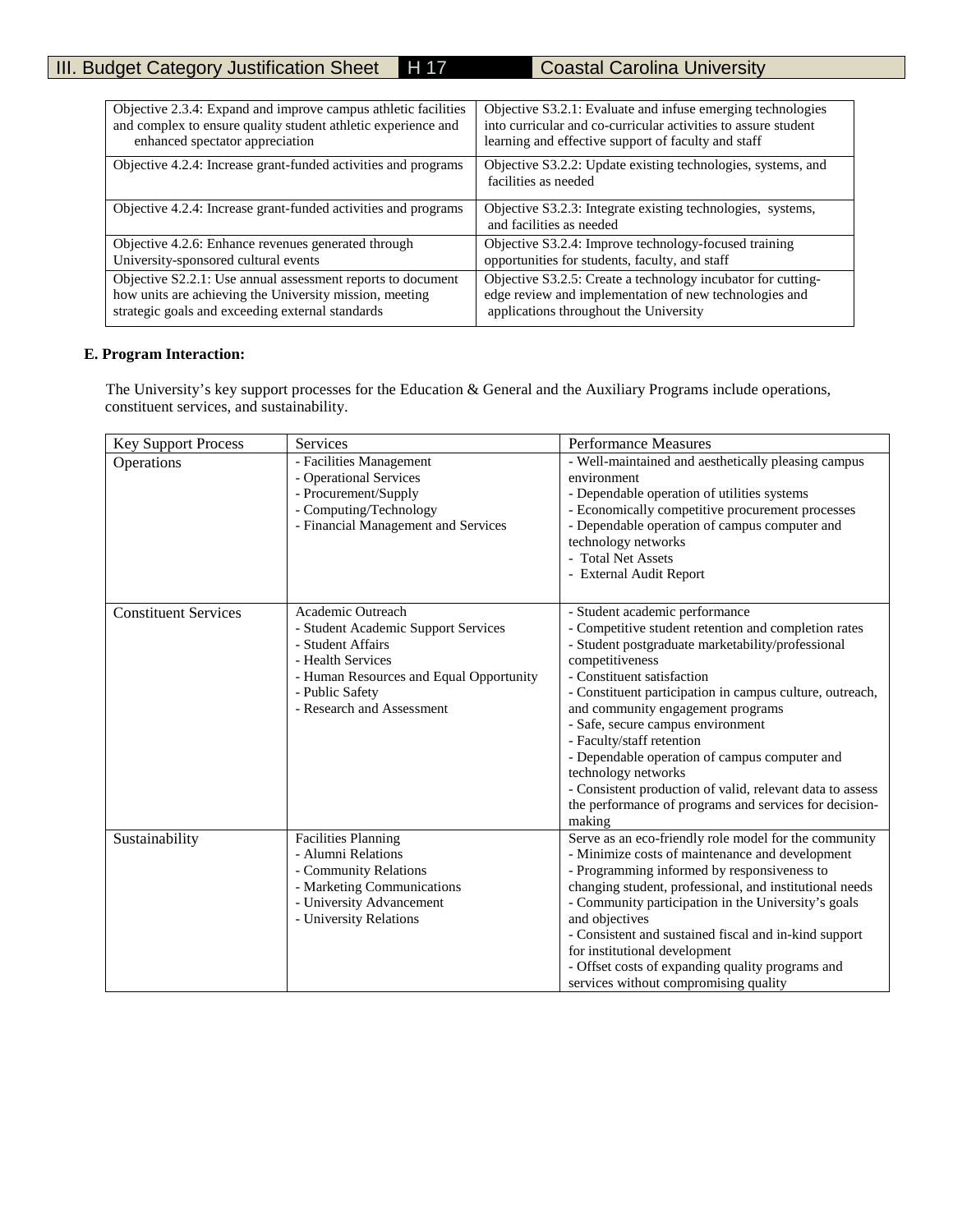# III. Budget Category Justification Sheet H 17 Coastal Carolina University

# **E. Program Interaction continued:**

Partnerships Resulting in Shared State Resources are:

- The Coastal Carolina University and Horry Georgetown Technical College Residential Bridge Program continues as a joint venture that is designed to help each participant succeed academically in his/her first year at Horry-Georgetown Technical College and seamlessly transfer to Coastal Carolina University. The Bridge program allows invited students the opportunity to live in University housing while taking the majority of their classes on the HGTC campus, located adjacent to the University. In 2010-2011 there were 84 HGTC students participating in this program with 138 scheduled to participate in 2011-2012.
- A cooperative program leading to a bachelor's degree in Nursing (BSN) began for the Spring Semester, 2011 with classes held at Horry/Georgetown Technical College's Grand Strand campus.
- Since the 50-acre main campus of HGTC is contiguous to the main campus of Coastal Carolina University, the University's Department of Public Safety continues to provide 24-hour safety and security service on the HGTC campus in an effort to consolidate services and save resources. Both institutions also share some parking areas.
- Bachelor of Science in Engineering with Clemson University.

# **F. Change Management:**

No Change.

# **G. Detailed Funding Information:**

| FY 2012-13 Cost Estimates:                                                                   | <b>State</b><br><b>Non-Recurring</b> | <b>State</b><br>Recurring | Federal      | <b>Other</b>  | <b>Total</b>  |
|----------------------------------------------------------------------------------------------|--------------------------------------|---------------------------|--------------|---------------|---------------|
| Number of FTEs*                                                                              |                                      | 187.74                    | 9.62         | 844.72        | 1042.08       |
|                                                                                              |                                      |                           |              |               |               |
| Personal Service                                                                             | \$0                                  | \$6,861,594               | \$378,900    | \$60,342,694  | \$67,583,188  |
| <b>Employer Contributions</b>                                                                | \$0                                  | \$1,730,005               | 78,511       | \$16,678,579  | \$18,487,092  |
|                                                                                              |                                      |                           |              |               |               |
| Program/Case Services                                                                        | \$0                                  | \$0                       | \$0          | \$0           | \$0           |
| Pass-Through Funds                                                                           | \$0                                  | \$0                       | \$0          | \$0           | \$0           |
| <b>Other Operating Expenses</b>                                                              | \$0                                  | \$0                       | \$13,182,589 | \$72,435,930  | \$85,618,519  |
|                                                                                              |                                      |                           |              |               |               |
| <b>Total</b>                                                                                 | \$<br>$\Omega$                       | \$8,591,599               | \$19,500,000 | \$143,577,200 | \$171,668,799 |
| * If new FTEs are needed, please complete Section G (Detailed Justification for FTEs) below. |                                      |                           |              |               |               |

Is this budget category or program associated with a Capital Budget Priority?

Yes. New Science Center and Student Center Annex II.

Please List proviso numbers that relate to this budget category or programs funded by this category.

N/A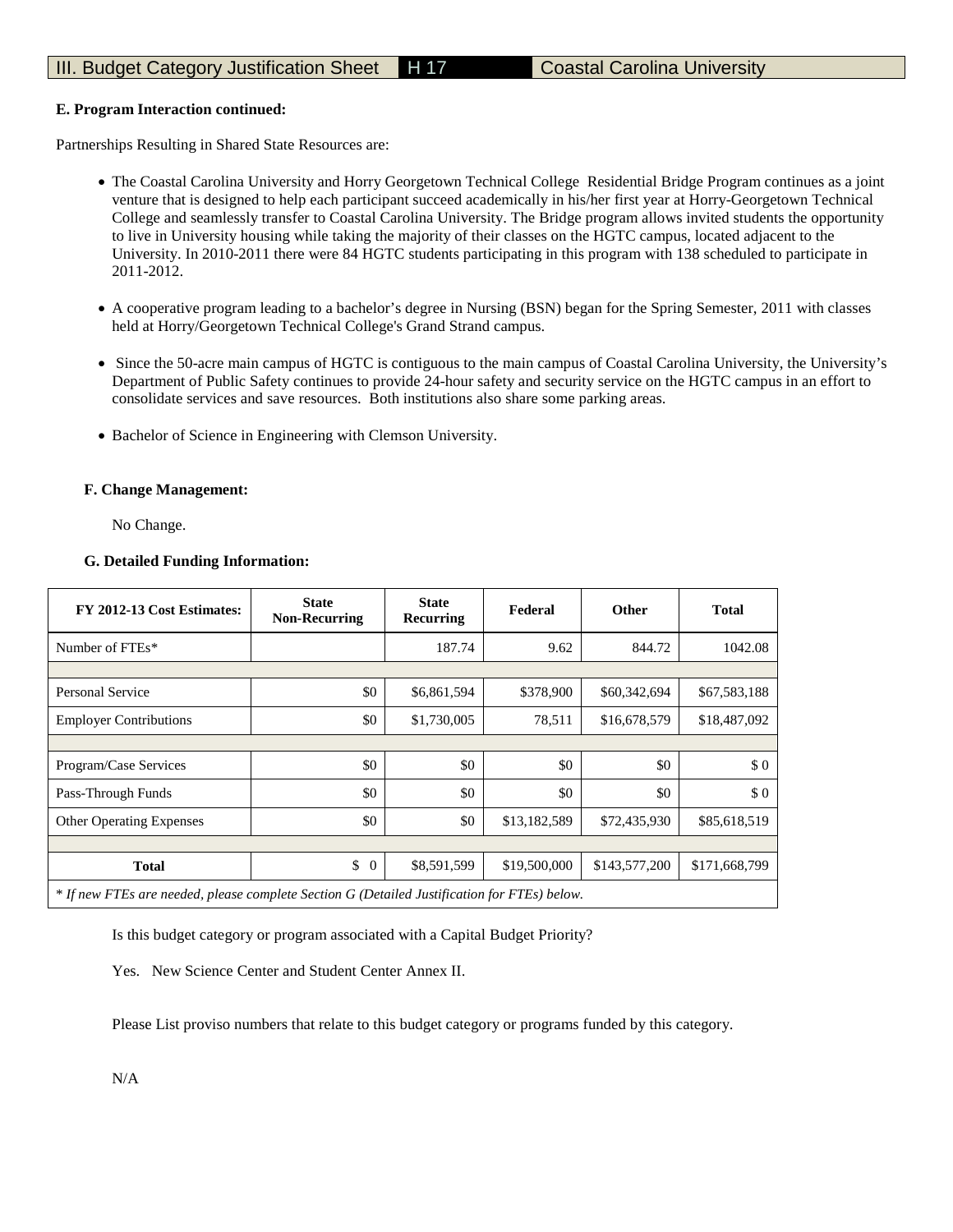#### **H. Changes to the Appropriation:**

Please explain any changes, to include re-alignments and funding or FTE increases requested in this year's appropriation, as detailed below:

Funding:

| Year          | <b>State Non-</b> | <b>State Recurring</b> | Federal    | Other (Earmarked) |
|---------------|-------------------|------------------------|------------|-------------------|
|               | Recurring         |                        |            | or Restricted)    |
| 2011-2012 Act |                   | 8,591,599              | 13,640,000 | 137,337,970       |
| 2012-2013 Act |                   | 8.591.599              | 19,500,000 | 153,800,000       |
| Difference    |                   |                        | 5.860,000  | 16,462,030        |
| % Difference  |                   |                        | 42.96%     | 13.99%            |

Explanation of Changes:

Coastal Carolina University has experienced more than three decades of sustained growth. Over the past ten years, the University has been the fastest growing public university in South Carolina with an 87.1 percent increase in headcount enrollment. In the fall 2010, semester total enrollment was 8,760 with a corresponding full-time equivalent enrollment of 8,302. Currently, the fall 2012 semester is reporting a 5.6% increase from fall 2011.

#### **I. Revenue Estimates:**

Please detail Sources of revenue for this program, identified by SAP fund number if a live SCEIS agency or the STARS number if a STARS agency. If several sources remit to a single subfund that cannot be split by source and appropriation or program, provide an estimate of the revenue dedicated to this program.

| <b>STARS</b> | Source Name           | General   | Other        | Earmarked   | Restricted | Federal    |
|--------------|-----------------------|-----------|--------------|-------------|------------|------------|
| Fund         |                       | Fund      | <b>State</b> |             |            |            |
| Number       |                       |           |              |             |            |            |
| 2822         | Research              |           |              |             |            | 1,700,000  |
| 5001         | Student Fin Aid       |           |              |             |            | 17,000,000 |
| 2822         | Other Federal         |           |              |             |            | 500,000    |
| 2822         | Indirect O/H          |           |              |             |            | 300,000    |
|              | Allocation            | 8,591,599 |              |             |            |            |
| 5001         | <b>State Grants</b>   |           |              | 9,500,000   |            |            |
| 5001         | <b>Local Grants</b>   |           |              | 1,300,000   |            |            |
| 5001         | <b>Private Grants</b> |           |              | 4,000,000   |            |            |
| 5001         | Tuition & Fees        |           |              | 120,000,000 |            |            |
| 5001         | Sales & Service       |           |              | 6,477,200   |            |            |
| 5001         | Misc Revenue          |           |              | 2,300,000   |            |            |
|              | Totals                | 8,591,599 |              | 143,577,200 |            | 19,500,000 |

If expenditures for this program are greater than known or estimated revenues and the intent is to bridge part of this shortfall by drawing down balances in agency accounts or reserves, indicate the accounts and amount of the current reserve or balance that will likely be used below.

N/A

Please detail the long-term sustainability of this program if cash reserves are needed to operate. N/A

If there is federal fund or other fund spending authority requested above the revenue streams detailed above, please indicate the amount and explanation for each.

N/A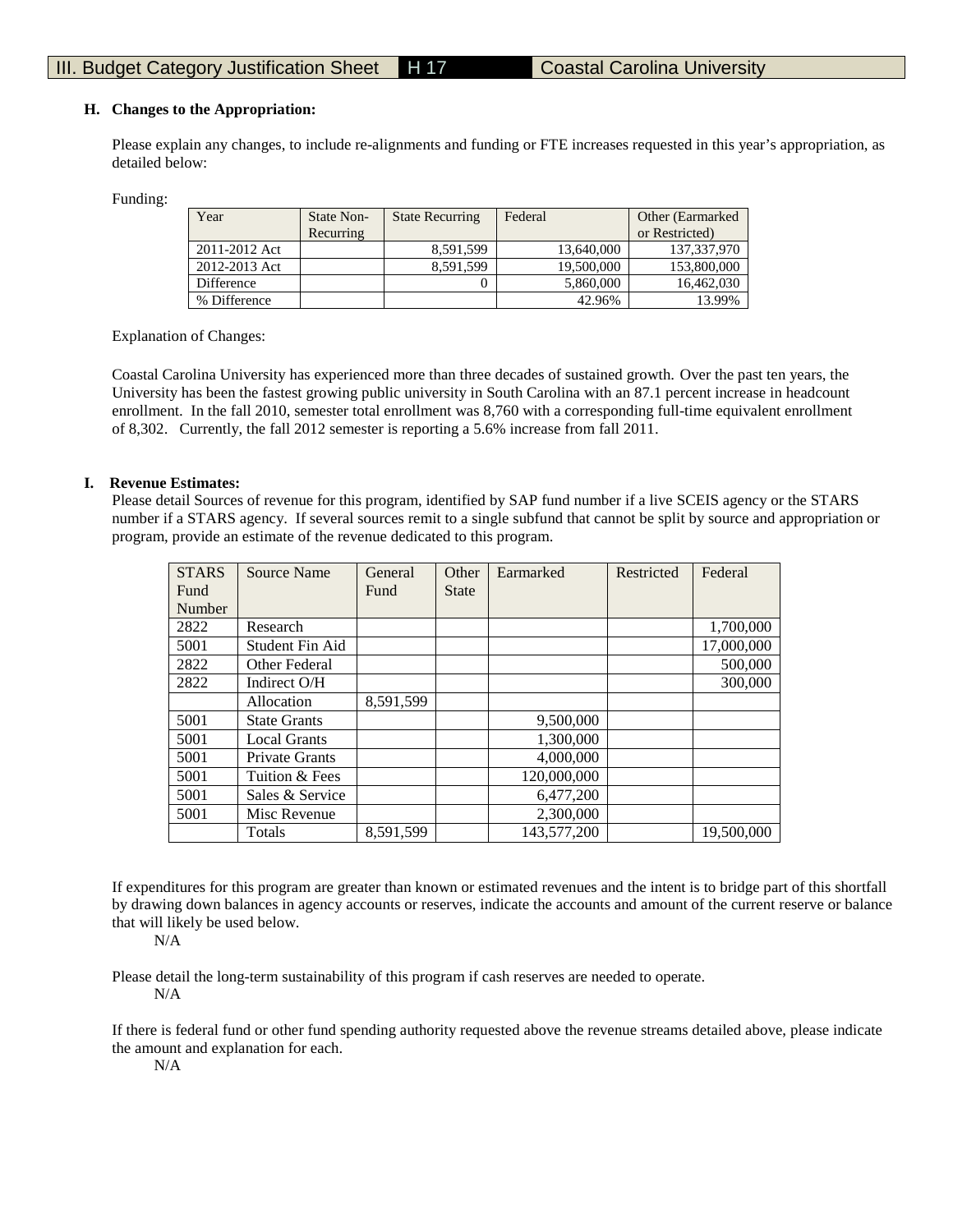# **J. FTE Positions:**

Please detail the number of FTE's filled (F) by the program as of June 30 of each fiscal year, and the number authorized (A) by the Appropriations Act.

| <b>Fiscal Year</b> | <b>State</b> | Other-<br>Earmarked or<br><b>Restricted</b> | Federal | <b>Total</b> | Temporary,<br><b>Temporary Grant,</b><br><b>Time</b> -limited |
|--------------------|--------------|---------------------------------------------|---------|--------------|---------------------------------------------------------------|
| 2012-2013<br>(A)   | 187.74       | 913.72                                      | 9.62    | 1111.08      |                                                               |
| 2011-2012<br>(A)   | 187.74       | 866.72                                      | 9.62    | 1064.08      |                                                               |
| 2010-2011<br>(F)   | 172.33       | 691.56                                      | 8.87    | 872.76       |                                                               |
| 2010-2011<br>(A)   | 187.74       | 817.72                                      | 9.62    | 1015.08      |                                                               |
| 2009-2010<br>(F)   | 167.57       | 597.80                                      | 8.62    | 773.99       |                                                               |
| 2009-2010<br>(A)   | 187.74       | 752.72                                      | 9.62    | 950.08       |                                                               |
| 2008-2009<br>(F)   | 171.72       | 619.24                                      | 9.90    | 800.86       |                                                               |
| 2008-2009<br>(A)   | 187.74       | 751.72                                      | 10.62   | 950.08       |                                                               |
| 2007-2008<br>(F)   | 171.94       | 504.71                                      | 9.87    | 686.52       |                                                               |
| 2007-2008<br>(A)   | 187.74       | 617.97                                      | 10.62   | 816.33       |                                                               |

This chart takes into account all FTE positions including those filled in the Auxiliary Program Funds.

# **K. Detailed Justification for FTEs:**

(1) Justification for New FTEs (a) Justification:

Coastal Carolina University is requesting 47 new FTE positions for 2012-2013 to be financed by Other Funds. Of the 47 requested FTEs, 21 are for hiring tenure-track faculty at the assistant, associate, and professor levels to further reduce our reliance on part-time adjunct faculty. Coastal Carolina University advocates that these positions are necessary to ensure and enhance the quality of the educational opportunities afforded our students. As has been the case in the past few years, this request does not keep pace with the recent growth in student enrollment. The University continues to enjoy unprecedented growth while also increasing the quality of its enrolled students. Statistics reported by the SCCHE show that from Fall 2000 through Fall 2010, the comprehensive teaching institutions in South Carolina saw a net increase of 10,058 in total FTE enrollment (undergraduate and graduate). Coastal Carolina University accounted for 4,200 of those FTEs, or 41.8 percent of the total FTE increases in this sector. Total headcount enrollment comparisons illustrate that Coastal Carolina University has experienced an 87.1 percent increase over the past ten years. The University has taken steps to try to control the expansion to a manageable rate of 3 to 5 percent annually as an integral part of its strategic planning process.

It is clear that the University has fallen behind in the number of faculty and support personnel needed to serve its enrollment growth. Although economies of scale can effectively absorb some enrollment increase, Coastal Carolina University's core services of instruction and student support have now been stretched so thin that the additional students require more support personnel as well as an increase in teaching faculty. Support related to student services, campus safety considerations, skilled trades, custodial and grounds staff, and the continuously increasing requirement for computer and information technology personnel represent acute needs that must be met in addition to teaching faculty.

The vacancies that appear on Coastal Carolina University's listing on the State Human Resources screen have been committed either for ongoing faculty searches for whom offers must be made during the current year, or for professional and support staff searches which were intended to be completed during the current fiscal year. These hires have been deferred to a future date due to reductions in state appropriations and necessary budget reductions.

The funds for salaries and fringe benefits for the requested positions are included in the proposed 2012-2013 budget submissions and are from Other Funds. Coastal Carolina University's increases in revenue from Other Funds are primarily due to several years of strong enrollment growth. Out-of-state students, as well as large increases of in-state students, continue to provide the necessary resources to pay for the personnel required to serve Coastal Carolina University's expansion.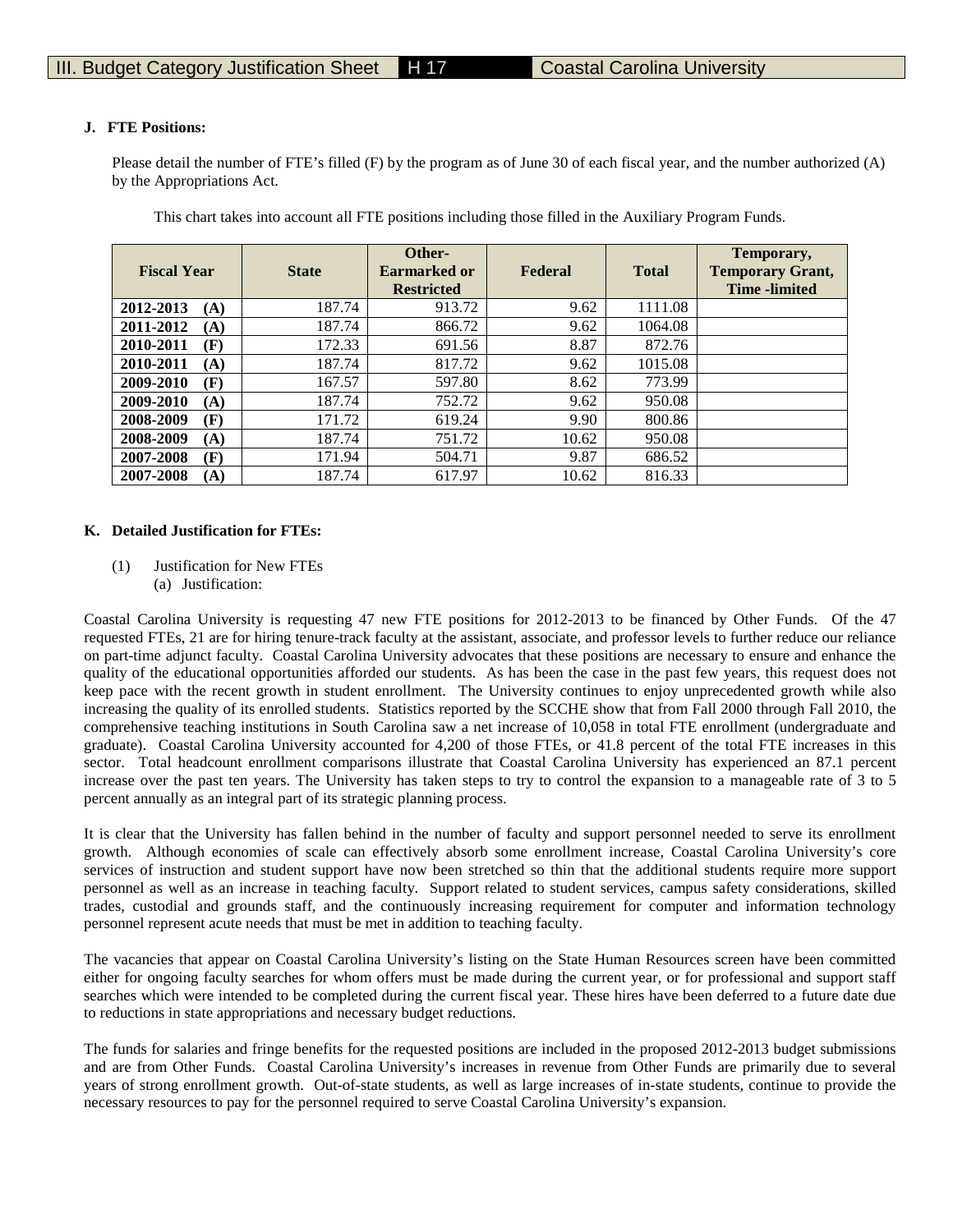٦

(b) Future Impact on Operating Expenses or Facility Requirements:

T

# (2) **Position Details:**

|                                                                   | <b>State</b> | Federal | <b>Earmarked</b>      | <b>Restricted</b> | <b>Total</b>                    |
|-------------------------------------------------------------------|--------------|---------|-----------------------|-------------------|---------------------------------|
| Position Title: Professor                                         |              |         |                       |                   |                                 |
| Number of FTEs                                                    | 0.00         | 0.00    | .75                   | 0.00              | .75                             |
| Personal Service                                                  | \$0          | \$0     | \$82,000              | \$0               | \$82,000                        |
| <b>Employer Contributions</b>                                     | \$0          | \$0     | \$24,190              | \$0               | \$24,190                        |
|                                                                   |              |         |                       |                   |                                 |
|                                                                   | <b>State</b> | Federal | <b>Earmarked</b>      | <b>Restricted</b> | <b>Total</b>                    |
| Position Title:<br><b>Associate Professor</b>                     |              |         |                       |                   |                                 |
| Number of FTEs                                                    | $0.00\,$     | 0.00    | 3.75                  | 0.00              | 3.75                            |
| Personal Service                                                  | \$0          | \$0     | $\overline{$}340,000$ | \$0               | \$340,000                       |
|                                                                   | \$0          | \$0     | \$100,300             | \$0               | \$100,300                       |
| <b>Employer Contributions</b>                                     |              |         |                       |                   |                                 |
|                                                                   |              |         |                       |                   |                                 |
|                                                                   | <b>State</b> | Federal | <b>Earmarked</b>      | <b>Restricted</b> | <b>Total</b>                    |
| Position Title: Assistant Professor                               |              |         |                       |                   |                                 |
| Number of FTEs                                                    | 0.00         | 0.00    | 16.50                 | 0.00              | 16.50                           |
| <b>Personal Service</b>                                           | \$0          | \$0     | \$1,238,600           | \$0               | \$1,238,600                     |
| <b>Employer Contributions</b>                                     | \$0          | \$0     | \$365,387             | \$0               | \$365.387                       |
|                                                                   |              |         |                       |                   |                                 |
|                                                                   | <b>State</b> | Federal | <b>Earmarked</b>      | <b>Restricted</b> | <b>Total</b>                    |
| Position Title: Law Enforcement Officer (Band 04)                 |              |         |                       |                   |                                 |
| Number of FTEs                                                    | 0.00         | 0.00    | 1.00                  | 0.00              | 1.00                            |
| <b>Personal Service</b>                                           | \$0          | \$0     | \$35,000              | \$0               | $\overline{$}35,000$            |
| <b>Employer Contributions</b>                                     | \$0          | \$0     | \$10,325              | \$0               | \$10,325                        |
|                                                                   |              |         |                       |                   |                                 |
|                                                                   | <b>State</b> | Federal | <b>Earmarked</b>      | <b>Restricted</b> | <b>Total</b>                    |
| Position Title: Student Services Program Coordinator I (Band 04)  |              |         |                       |                   |                                 |
| Number of FTEs                                                    | 0.00         | 0.00    | 4.00                  | 0.00              | 4.00                            |
| <b>Personal Service</b>                                           | \$0          | \$0     | \$140,000             | \$0               | \$140,000                       |
| <b>Employer Contributions</b>                                     | \$0          | \$0     | \$41,300              | \$0               | \$41,300                        |
|                                                                   |              |         |                       |                   |                                 |
|                                                                   |              |         |                       |                   |                                 |
|                                                                   |              |         |                       |                   |                                 |
|                                                                   | <b>State</b> | Federal | <b>Earmarked</b>      | <b>Restricted</b> | <b>Total</b>                    |
| Position Title: Bldg./Grounds Specialist II (Band 02)             |              |         |                       |                   |                                 |
| Number of FTEs                                                    | 0.00         | 0.00    | 3.00                  | 0.00              | 3.00                            |
| <b>Personal Service</b>                                           | \$0          | \$0     | \$75,000              | \$0               | \$75,000                        |
| <b>Employer Contributions</b>                                     | \$0          | \$0     | 22,125                | \$0               | \$22,125                        |
|                                                                   |              |         |                       |                   |                                 |
|                                                                   | <b>State</b> | Federal | <b>Earmarked</b>      | <b>Restricted</b> | <b>Total</b>                    |
| Position Title: Administrative Specialist II (Band 03)            |              |         |                       |                   |                                 |
| Number of FTEs                                                    | 0.00         | 0.00    | 3.00                  | 0.00              | 3.00                            |
| Personal Service                                                  | \$0          | \$0     | \$87,000              | \$0               | \$87,000                        |
| <b>Employer Contributions</b>                                     | \$0          | \$0     | \$25,665              | \$0               | \$25,665                        |
|                                                                   |              |         |                       |                   |                                 |
|                                                                   | <b>State</b> | Federal | <b>Earmarked</b>      | <b>Restricted</b> | <b>Total</b>                    |
| Position Title: Trades Specialist IV (Band 04)                    |              |         |                       |                   |                                 |
| Number of FTEs                                                    | 0.00         | 0.00    | 3.00                  | 0.00              | 3.00                            |
| <b>Personal Service</b>                                           | \$0          | \$0     | \$105,000             | \$0               | \$150,000                       |
| <b>Employer Contributions</b>                                     | \$0          | \$0     | \$0                   | \$0               | $\begin{matrix} 0 \end{matrix}$ |
|                                                                   |              |         |                       |                   |                                 |
|                                                                   | <b>State</b> | Federal | <b>Earmarked</b>      | <b>Restricted</b> | <b>Total</b>                    |
| Position Title: Student Services Program Coordinator II (Band 05) |              |         |                       |                   |                                 |
| Number of FTEs                                                    | 0.00         | 0.00    | 3.00                  | 0.00              | 3.00                            |
| Personal Service                                                  | \$0          | \$0     |                       | \$0               |                                 |
|                                                                   |              | \$0     | \$129,000             | \$0               | \$129,000                       |
| <b>Employer Contributions</b>                                     | \$0          |         | \$38,055              |                   | \$38,055                        |
|                                                                   |              |         |                       |                   |                                 |
|                                                                   |              |         |                       |                   |                                 |
|                                                                   |              |         |                       |                   |                                 |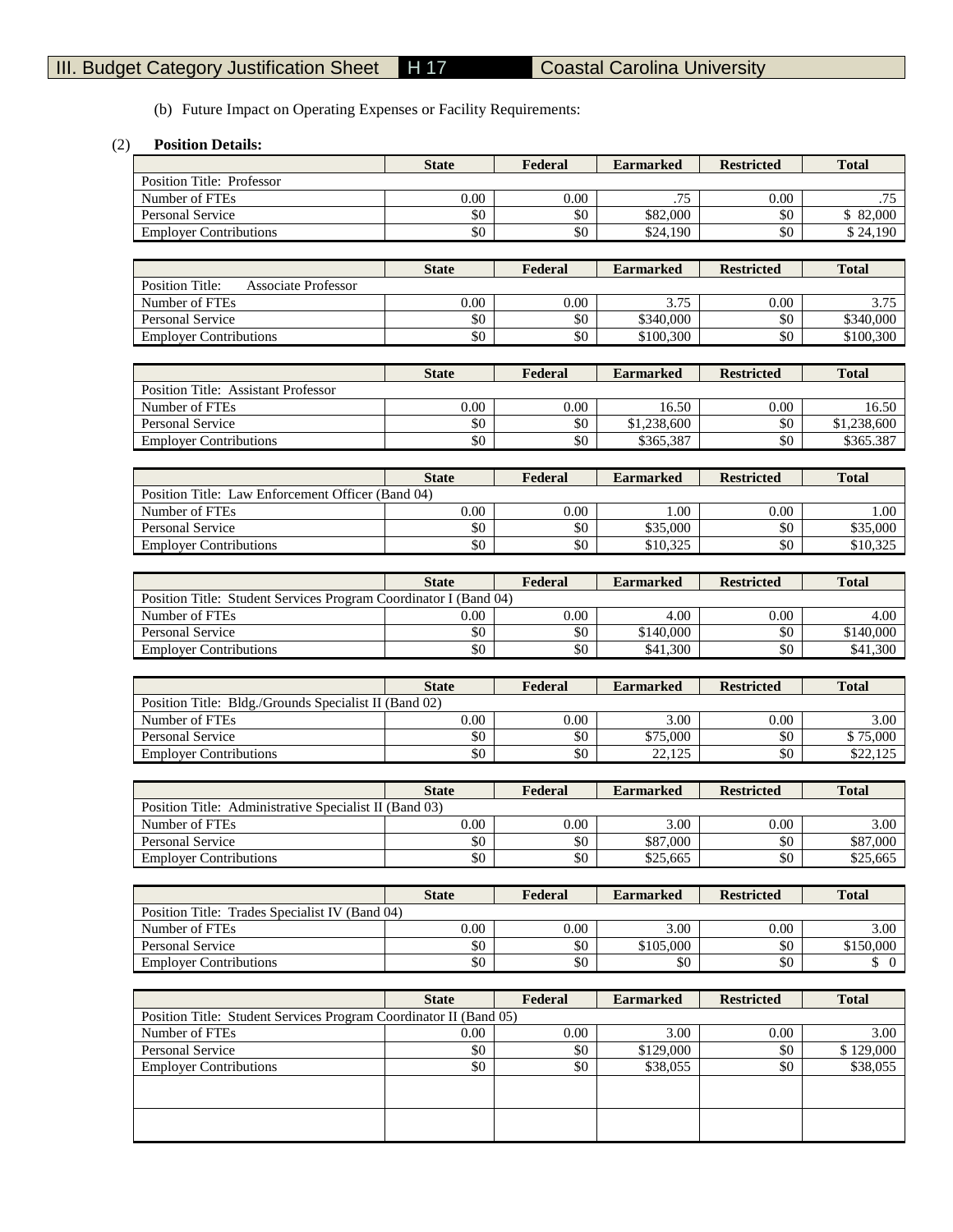# **III. Budget Category Justification Sheet H 17 Coastal Carolina University**

|                                                       | <b>State</b> | Federal | <b>Earmarked</b> | <b>Restricted</b> | <b>Total</b> |
|-------------------------------------------------------|--------------|---------|------------------|-------------------|--------------|
| Position Title: Administrative Assistant (Band 04)    |              |         |                  |                   |              |
| Number of FTEs                                        | 0.00         | 0.00    | 2.00             | 0.00              | 2.00         |
| <b>Personal Service</b>                               | \$0          | \$0     | \$70,000         | \$0               | \$70,000     |
| <b>Employer Contributions</b>                         | \$0          | \$0     | \$20,650         | \$0               | \$20,650     |
|                                                       |              |         |                  |                   |              |
|                                                       | <b>State</b> | Federal | <b>Earmarked</b> | <b>Restricted</b> | <b>Total</b> |
| Position Title: Program Coordinator I (Band 05)       |              |         |                  |                   |              |
| Number of FTEs                                        | 0.00         | 0.00    | 5.00             | 0.00              | 5.00         |
| <b>Personal Service</b>                               | \$0          | \$0     | 215,000          | \$0               | \$215,0000   |
| <b>Employer Contributions</b>                         | \$0          | \$0     | 63,425           | \$0               | \$63,425     |
|                                                       |              |         |                  |                   |              |
|                                                       | <b>State</b> | Federal | <b>Earmarked</b> | <b>Restricted</b> | <b>Total</b> |
|                                                       |              |         |                  |                   |              |
| Position Title: Accountant/Fiscal Analyst I (Band 04) |              |         |                  |                   |              |
| Number of FTEs                                        | 0.00         | 0.00    | 1.00             | 0.00              | 1.00         |
| <b>Personal Service</b>                               | \$0          | \$0     | \$35,000         | \$0               | \$35,000     |
| <b>Employer Contributions</b>                         | \$0          | \$0     | 10,325           | \$0               | \$10,325     |
|                                                       |              |         |                  |                   |              |
|                                                       | <b>State</b> | Federal | <b>Earmarked</b> | <b>Restricted</b> | <b>Total</b> |
| Position Title: Applications Analyst II (Band 06)     |              |         |                  |                   |              |
| Number of FTEs                                        | 0.00         | 0.00    | 1.00             | 0.00              | 1.00         |
| Personal Service                                      | \$0          | \$0     | \$52,000         | \$0               | \$52,000     |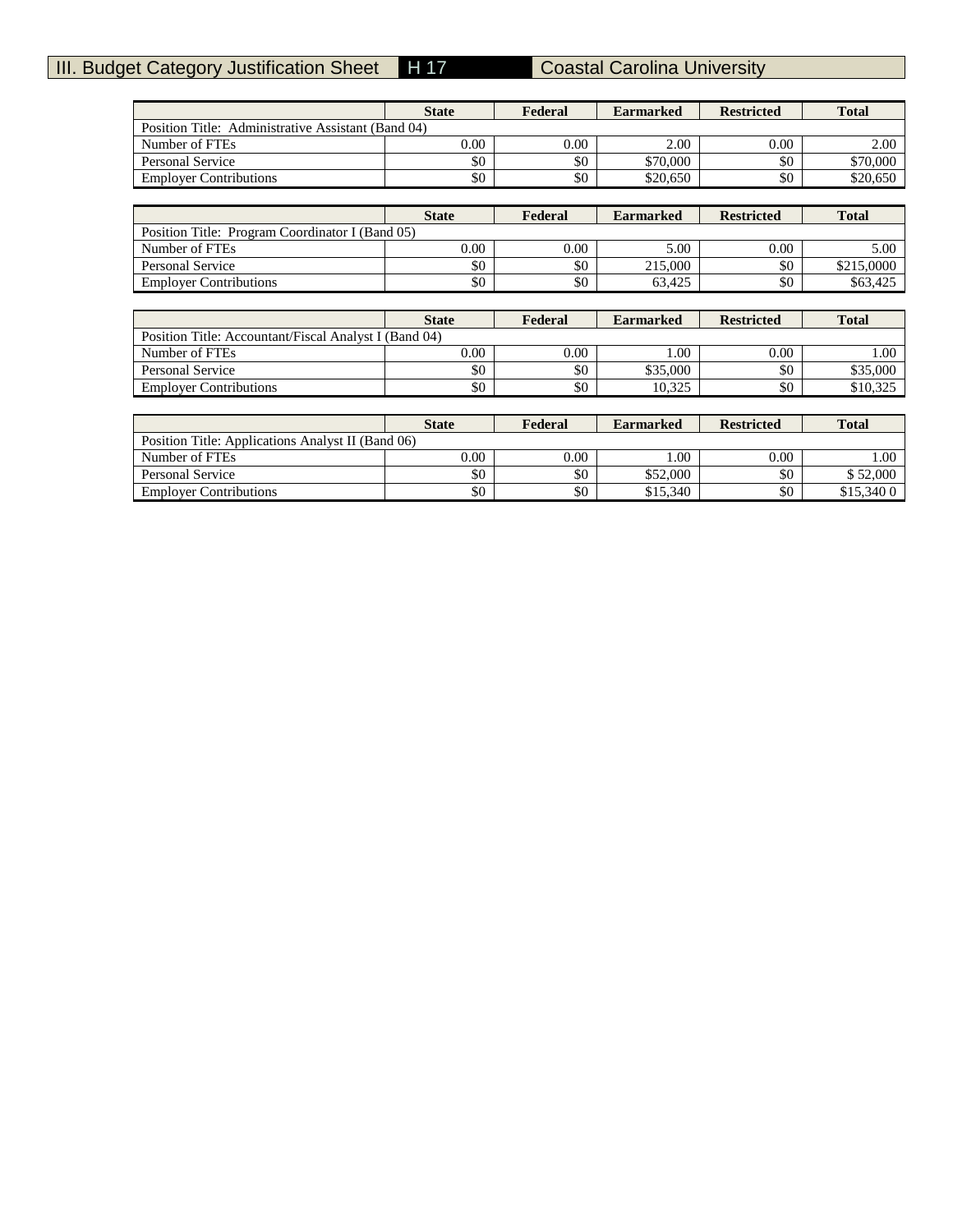# **A. Summary description of programs and how they relate to the mission of the agency:**

An auxiliary enterprise, as defined by the National Association of College and University Business Officers (NACUBO), is "an entity that exists to furnish a service to student, faculty, or staff, and that charges at a rate directly related, but not necessarily equal, to the cost of the service." Coastal Carolina University has established three auxiliary units to support the stated goals associated with the Educational and General Program of the University.

# **B. Budget Program Number and Name:**

II. Auxiliary

# **C. Agency Activity Number and Name:**

Note: If more than one activity maps to this program; provide all activity numbers, names, and approximate funding amounts.

| Activity | <b>Activity Name</b> | State Non- | <b>State</b> | Federal | Other      | Total      |
|----------|----------------------|------------|--------------|---------|------------|------------|
| Number   |                      | Recurring  | Recurring    |         |            |            |
| 392      | <b>Bookstore</b>     |            |              |         | 640,500    | 640,500    |
| 407      | Food Service         |            |              |         | 1,300,000  | 1,300,000  |
| 408      | Residence Life       |            |              |         | 8.282.300  | 8,282,300  |
| Total    |                      |            |              |         | 10.222,800 | 10.222,800 |

#### **D. Performance Measures:**

The Strategic Plan includes objectives that are evaluated annually through the planning, assessment, and budgeting process. This process involves assessment of student learning and of organizational performance. The criteria listed are evaluated in the Strategic Plan Assessment.

| Objective 1.4.1: Implement a coherent and coordinated<br>global perspective strategy                                                                                       | Objective S2.2.2: Develop indicators for internal and external<br>stakeholders to monitor progress on implementation of<br>university strategic and operational plan                                |
|----------------------------------------------------------------------------------------------------------------------------------------------------------------------------|-----------------------------------------------------------------------------------------------------------------------------------------------------------------------------------------------------|
| Objective 1.4.2: Expand the number and diversity of short<br>and long-term international partnerships and programs                                                         | Objective S2.2.3: Implement integrative information<br>technology systems to share data that facilitates<br>informed decisions for continuous improvement                                           |
| Objective 1.4.3: Increase the number and diversity of<br>international students                                                                                            | Objective S2.2.4: Maintain external oversight and<br>internal process improvement for risk management analysis                                                                                      |
| Objective 2.1.2: Increase student retention programs and<br>services                                                                                                       | Objective S3.1.4: Develop appropriate training and support<br>programs for new and existing technologies and incorporate<br>them into teaching, learning, research, services, and<br>administration |
| Objective 2.1.2: Increase student retention.                                                                                                                               | Objective S3.1.5: Ensure that modifiable, cutting edge<br>technology is incorporated into all new renovations and<br>construction and that technology support staff is provided                     |
| Objective 2.3.4: Expand and improve campus athletic facilities<br>and complex to ensure quality student athletic experience and<br>enhanced spectator appreciation         | Objective S3.2.2: Update existing technologies, systems, and<br>facilities as needed                                                                                                                |
| Objective 2.3.5: Improve residence education programs and<br>living-learning communities in university-sponsored housing                                                   | Objective S3.2.3: Integrate existing technologies, systems,<br>and facilities as needed                                                                                                             |
| Objective 4.2.5: Enhance revenues generated through athletics                                                                                                              | Objective S3.2.4: Improve technology-focused training<br>opportunities for students, faculty, and staff                                                                                             |
| Objective 4.2.6: Enhance revenues generated through<br>University-sponsored cultural events                                                                                | Objective S3.2.5: Create a technology incubator for cutting-<br>edge review and implementation of new technologies and<br>applications throughout the University                                    |
| Objective S2.2.1: Use annual assessment reports to document<br>how units are achieving the University mission, meeting<br>strategic goals and exceeding external standards |                                                                                                                                                                                                     |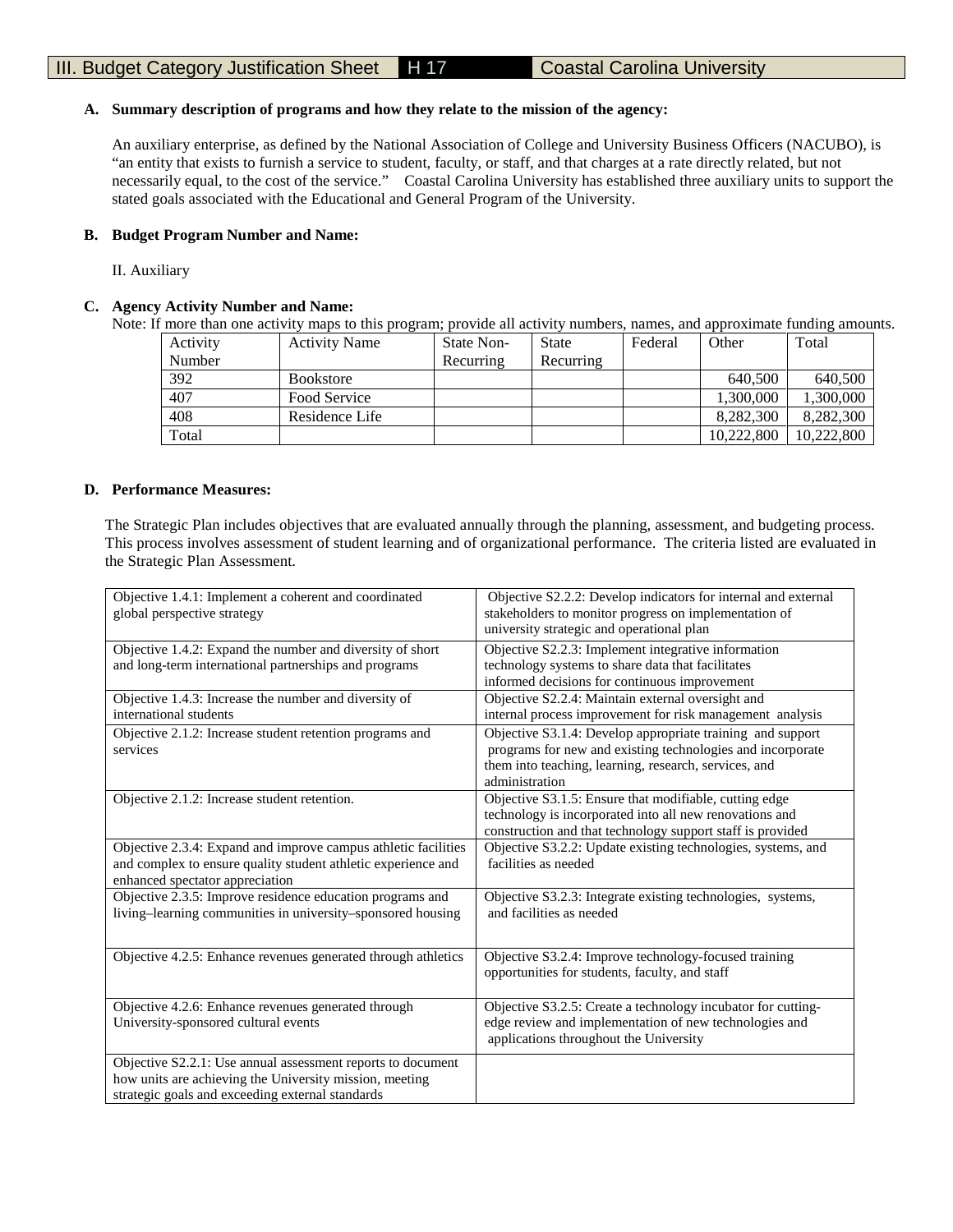# **E. Program Interaction:**

The University's key support processes for the Education & General and the Auxiliary Programs include operations, constituent services, and sustainability.

| <b>Key Support Process</b>  | Services                                                                                                                                                                                         | <b>Performance Measures</b>                                                                                                                                                                                                                                                                                                                                                                                                                                                                                                                                             |
|-----------------------------|--------------------------------------------------------------------------------------------------------------------------------------------------------------------------------------------------|-------------------------------------------------------------------------------------------------------------------------------------------------------------------------------------------------------------------------------------------------------------------------------------------------------------------------------------------------------------------------------------------------------------------------------------------------------------------------------------------------------------------------------------------------------------------------|
| Operations                  | - Facilities Management<br>- Operational Services<br>- Procurement/Supply<br>- Computing/Technology<br>- Financial Management and<br>Services                                                    | - Well-maintained and aesthetically pleasing campus<br>environment<br>- Dependable operation of utilities systems<br>- Economically competitive procurement processes<br>- Dependable operation of campus computer and<br>technology networks<br>- Total Net Assets<br>- External Audit Report                                                                                                                                                                                                                                                                          |
| <b>Constituent Services</b> | Academic Outreach<br>- Student Academic Support Services<br>- Student Affairs<br>- Health Services<br>- Human Resources and Equal<br>Opportunity<br>- Public Safety<br>- Research and Assessment | - Student academic performance<br>- Competitive student retention and completion rates<br>- Student postgraduate marketability/professional<br>competitiveness<br>- Constituent satisfaction<br>- Constituent participation in campus culture,<br>outreach, and community engagement programs<br>- Safe, secure campus environment<br>- Faculty/staff retention<br>- Dependable operation of campus computer and<br>technology networks<br>- Consistent production of valid, relevant data to<br>assess the performance of programs and services for<br>decision-making |
| Sustainability              | <b>Facilities Planning</b><br>- Alumni Relations<br>- Community Relations<br>- Marketing Communications<br>- University Advancement<br>- University Relations                                    | Serve as an eco-friendly role model for the<br>community<br>- Minimize costs of maintenance and development<br>- Programming informed by responsiveness to<br>changing student, professional, and institutional<br>needs<br>- Community participation in the University's goals<br>and objectives<br>- Consistent and sustained fiscal and in-kind support<br>for institutional development<br>- Offset costs of expanding quality programs and<br>services without compromising quality                                                                                |

# **F. Change Management:**

No Change

# **G. Detailed Funding Information:**

| FY 2012-13 Cost Estimates:    | <b>State</b><br><b>Non-Recurring</b> | <b>State</b><br><b>Recurring</b> | Federal | <b>Other</b> | <b>Total</b>         |
|-------------------------------|--------------------------------------|----------------------------------|---------|--------------|----------------------|
| Number of FTEs*               |                                      | 0.00                             | 0.00    | 22.0         | 22.0                 |
|                               |                                      |                                  |         |              |                      |
| Personal Service              | \$0                                  | \$0                              | \$0     | \$1,360,653  | \$1,360,653          |
| <b>Employer Contributions</b> | \$0                                  | \$0                              | \$0     | \$372,800    | \$372,800            |
|                               |                                      |                                  |         |              |                      |
| Program/Case Services         | \$0                                  | \$0                              | \$0     | \$0          | \$<br>$\overline{0}$ |
| Pass-Through Funds            | \$0                                  | \$0                              | \$0     | \$0          | \$<br>$\Omega$       |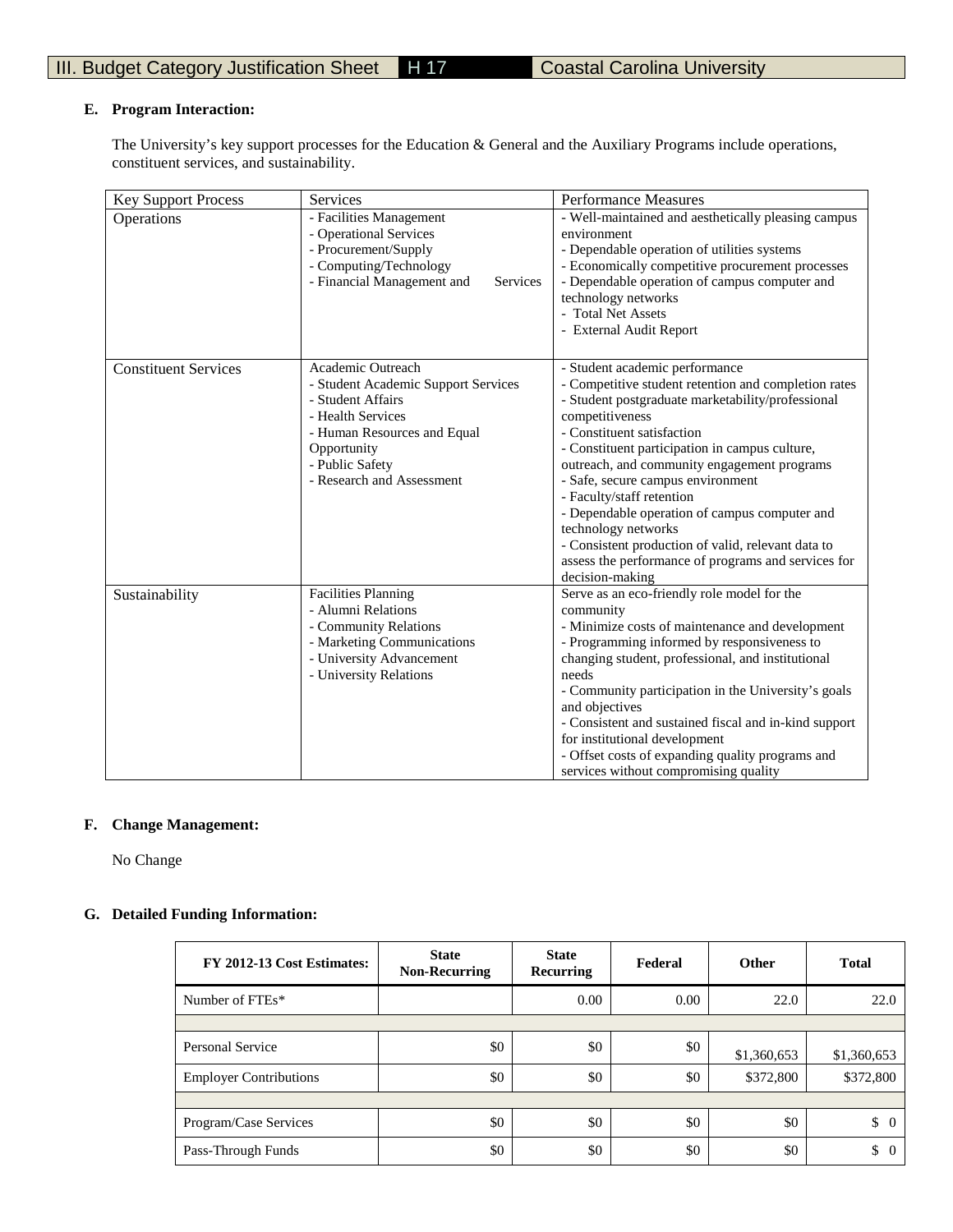# III. Budget Category Justification Sheet H 17 Coastal Carolina University

| <b>Other Operating Expenses</b>                                                              | \$0            | \$0      | \$0      | \$8,489,347  | \$8,489,347  |  |  |
|----------------------------------------------------------------------------------------------|----------------|----------|----------|--------------|--------------|--|--|
|                                                                                              |                |          |          |              |              |  |  |
| Total                                                                                        | $\overline{0}$ | $\Omega$ | $\Omega$ | \$10,222,800 | \$10,222,800 |  |  |
| * If new FTEs are needed, please complete Section G (Detailed Justification for FTEs) below. |                |          |          |              |              |  |  |

Is this budget category or program associated with a Capital Budget Priority? If yes, state Capital Budget Priority Number and Project Name:

Please List proviso numbers that relate to this budget category or programs funded by this category.

# **H. Changes to the Appropriation:**

Please explain any changes, to include re-alignments and funding or FTE increases requested in this year's appropriation, as detailed below:

Funding:

| Year          | State Non- | <b>State Recurring</b> | Federal | Other (Earmarked) |
|---------------|------------|------------------------|---------|-------------------|
|               | Recurring  |                        |         | or Restricted)    |
| 2011-2012 Act |            |                        |         | 8.059.919         |
| 2012-2013 Act |            |                        |         | 10,222,800        |
| Difference    |            |                        |         | 2,162,881         |
| % Difference  |            |                        |         | 26.8%             |
|               |            |                        |         |                   |

Explanation of Changes:

The FY 2011 actual is \$8,981,606, the budget for FY 2012, which was estimated in FY 2010, is 10.3 percent below the current fiscal year. Anticipated growth associated with new students and new facilities has been calculated by projecting an increase of 6.9 percent increase over the next two year period, resulting in the \$10,222,800.

#### **I. Revenue Estimates:**

Please detail Sources of revenue for this program, identified by SAP fund number if a live SCEIS agency or the STARS number if a STARS agency. If several sources remit to a single subfund that cannot be split by source and appropriation or program, provide an estimate of the revenue dedicated to this program.

| <b>SAP Fund</b> | Source Name       | General | Other        | Earmarked  | Restricted | Federal |
|-----------------|-------------------|---------|--------------|------------|------------|---------|
| Number          |                   | Fund    | <b>State</b> |            |            |         |
| 7841            | Sales and Service |         |              | 10.222,800 |            |         |
|                 | Total             |         |              | 10.222.800 |            |         |

If expenditures for this program are greater than known or estimated revenues and the intent is to bridge part of this shortfall by drawing down balances in agency accounts or reserves, indicate the accounts and amount of the current reserve or balance that will likely be used below.

N/A

Please detail the long-term sustainability of this program if cash reserves are needed to operate. N/A

If there is federal fund or other fund spending authority requested above the revenue streams detailed above, please indicate the amount and explanation for each.

N/A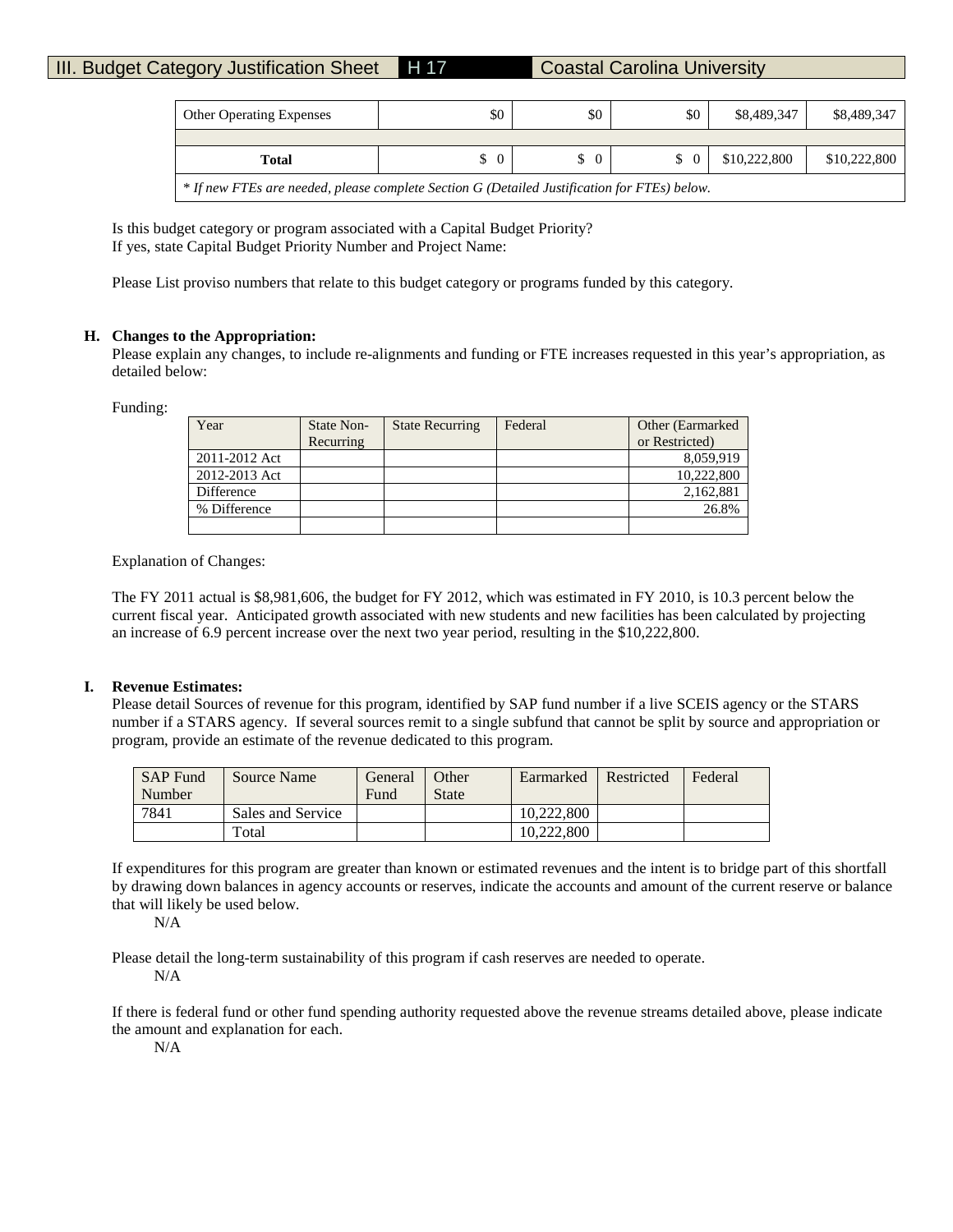# **J. FTE Positions:**

Please detail the number of FTE's filled (F) by the program as of June 30 of each fiscal year, and the number authorized (A) by the Appropriations Act.

Auxiliary Program FTE Detail is included in E&G III Budget Category Justification Sheet.

| <b>Fiscal Year</b> | <b>State</b> | Other-<br><b>Earmarked or</b><br><b>Restricted</b> | Federal | <b>Total</b> | Temporary,<br><b>Temporary Grant,</b><br><b>Time</b> -limited |
|--------------------|--------------|----------------------------------------------------|---------|--------------|---------------------------------------------------------------|
| 2012-2013<br>(A)   |              |                                                    |         |              |                                                               |
| 2011-2012<br>(A)   |              |                                                    |         |              |                                                               |
| 2010-2011<br>(F)   |              |                                                    |         |              |                                                               |
| 2010-2011<br>(A)   |              |                                                    |         |              |                                                               |
| 2009-2010<br>(F)   |              |                                                    |         |              |                                                               |
| 2009-2010<br>(A)   |              |                                                    |         |              |                                                               |
| (F)<br>2008-2009   |              |                                                    |         |              |                                                               |
| 2008-2009<br>(A)   |              |                                                    |         |              |                                                               |
| 2007-2008<br>(F)   |              |                                                    |         |              |                                                               |
| 2007-2008<br>(A)   |              |                                                    |         |              |                                                               |

# **K. Detailed Justification for FTEs:**

(1) Justification for New FTEs

(a) Justification:

No new FTS's are being requested for the Auxiliary Programs at this time.

(b) Future Impact on Operating Expenses or Facility Requirements:

#### (2) **Position Details:**

|                               | <b>State</b> | Federal | <b>Earmarked</b> | <b>Restricted</b> | <b>Total</b> |  |  |  |  |
|-------------------------------|--------------|---------|------------------|-------------------|--------------|--|--|--|--|
| Position Title:               |              |         |                  |                   |              |  |  |  |  |
| Number of FTEs                | 0.00         | 0.00    | 0.00             | 0.00              | 0.00         |  |  |  |  |
| Personal Service              | \$0          | \$0     | \$0              | \$0               |              |  |  |  |  |
| <b>Employer Contributions</b> | \$0          | \$0     | \$0              | \$0               | чU           |  |  |  |  |

|                               | <b>State</b> | Federal | <b>Earmarked</b> | <b>Restricted</b> | <b>Total</b> |
|-------------------------------|--------------|---------|------------------|-------------------|--------------|
| Position Title:               |              |         |                  |                   |              |
| Number of FTEs                | $0.00\,$     | 0.00    | 0.00             | 0.00              | 0.00         |
| <b>Personal Service</b>       | \$0          | \$0     | \$0              | \$0               |              |
| <b>Employer Contributions</b> | \$0          | \$0     | \$0              | \$0               |              |

|                               | <b>State</b> | Federal | <b>Earmarked</b> | <b>Restricted</b> | <b>Total</b> |
|-------------------------------|--------------|---------|------------------|-------------------|--------------|
| Position Title:               |              |         |                  |                   |              |
| Number of FTEs                | 0.00         | 0.00    | 0.00             | 0.00              | 0.00         |
| Personal Service              | \$0          | \$0     | \$0              | \$0               |              |
| <b>Employer Contributions</b> | \$0          | \$0     | \$0              | \$0               | ω            |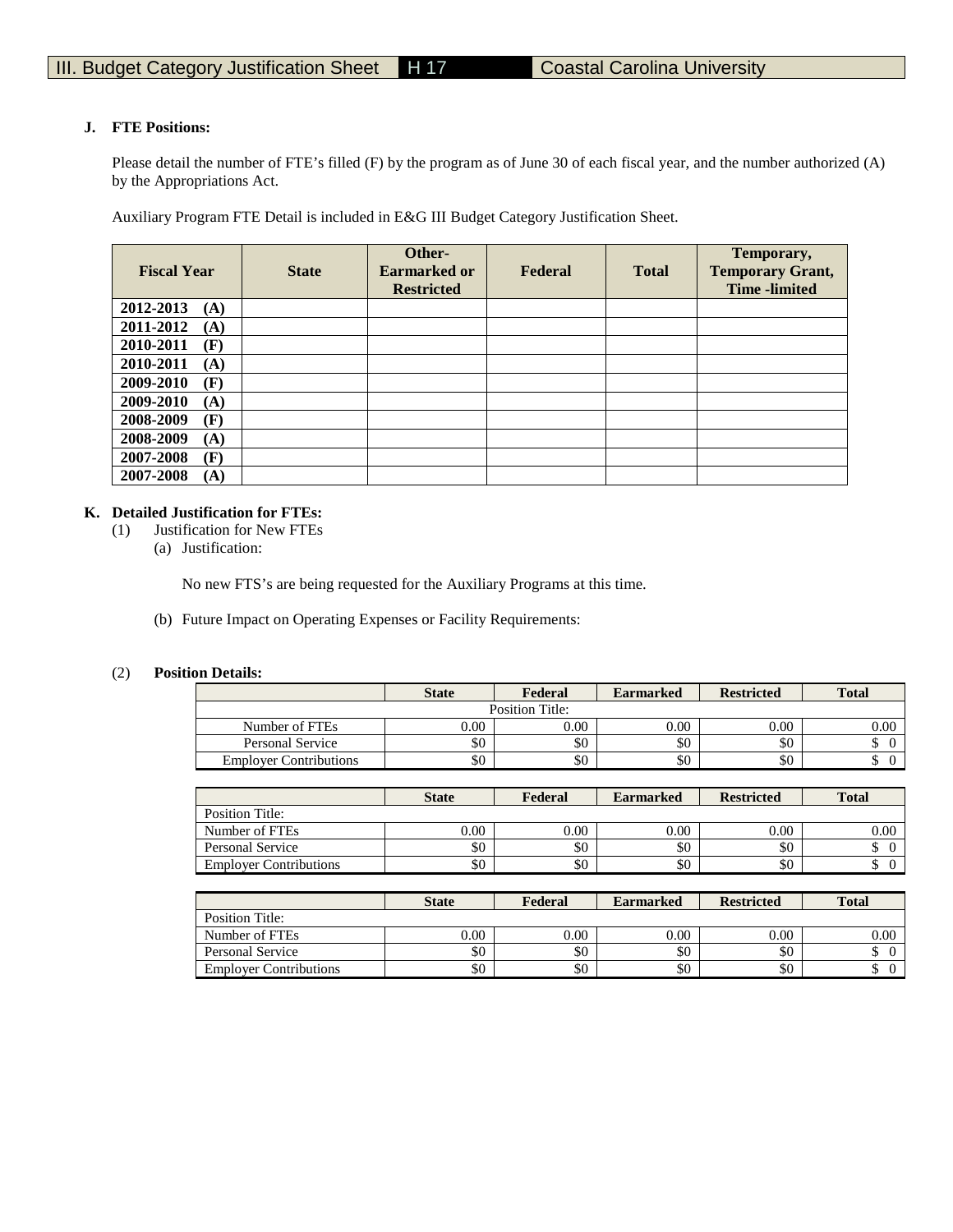# **A. Project Name:**

New Science Center

# **B. Project Approval:**

Project has not been submitted to State.

# **C. Statement of Need:**

The proposed science building is needed to house the expanding programs in the College of Science. It is the largest and fastest growing of the academic colleges, and its departments are currently spread throughout several locations on campus.

Coastal Carolina University is scheduled to begin construction of Kenneth E. Swain Hall, a lab/office annex to the current Smith Science Center to alleviate some of the problems associated with the rapid surge in enrollment in the College of Science. This solution, while permanent in nature, is only a short-term solution to our need for science facilities. The University has requested approval to begin the design phase of a second science annex, planned to be approximately 40,000 square feet.

# **D. Agency Activity Number and Name:**

Note: If more than one activity maps to this project provide all activity numbers, names, and approximate funding amounts.

| <b>Activity</b><br><b>Number</b> | <b>Activity Name</b>           | <b>State Non-</b><br>Recurring<br><b>Funds</b> | <b>State</b><br>Recurring<br><b>Funds</b> | Federal<br><b>Funds</b> | <b>Other Funds</b> Total Funds |              |
|----------------------------------|--------------------------------|------------------------------------------------|-------------------------------------------|-------------------------|--------------------------------|--------------|
| 398/401                          | College of<br>Science/Research | \$35,000,000                                   |                                           |                         |                                | \$35,000,000 |
|                                  |                                |                                                |                                           |                         |                                | \$0          |
|                                  |                                |                                                |                                           |                         |                                | \$0          |
|                                  |                                |                                                |                                           |                         |                                | \$0          |
|                                  |                                |                                                |                                           |                         |                                | \$0          |

# **E. Project Description:**

Note: In addition to a basic description, include whether or not this is a capital or non-capital project. If non-capital, explain how this non-recurring appropriation will be spent on non-recurring activities.

The new science center for which funds are being requested is the last project outlined in the Campus Master Plan and is intended to complete an integrated science complex which will finally put the College of Science in one location and house this growing community of students, faculty, and staff.

# **F. Funding**

Total New Request: \_\_X\_\_\_\_\_\_\_\_\_\_\_ Previously Approved Funds: \_\_N/A\_\_\_\_\_\_\_\_ Expenditures to Date: \_\_\_N/A\_\_\_\_\_\_

Identify the source(s) of funds for this appropriation (general fund, surplus, federal funding, local match, etc.):

# **G. Justification for additional future operating costs:**

Will additional annual operating costs be absorbed into your existing budget? If so, what resources will lose funding to facilitate this? Yes.

If not, will additional funds be needed in the future?

Identify the source of additional funds: E&G Program

Detail the lifecycle cost of the funded project below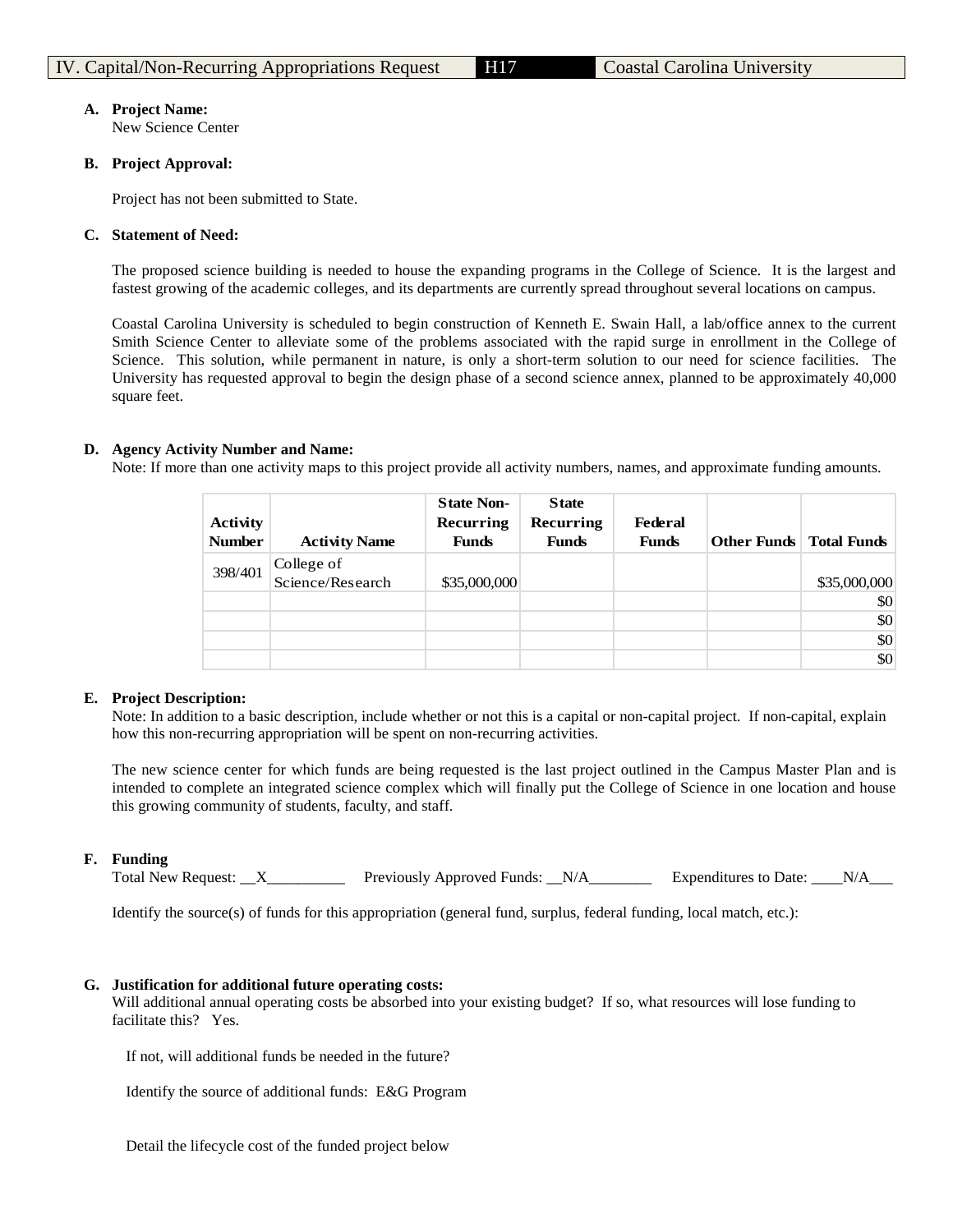| IV. Capital/Non-Recurring Appropriations Request | <b>H17</b> | Coastal Carolina University |
|--------------------------------------------------|------------|-----------------------------|
|--------------------------------------------------|------------|-----------------------------|

| Year | Capital | Operating | Total | State;    | General;  | Federal | Other       | Use of             | Additional  |
|------|---------|-----------|-------|-----------|-----------|---------|-------------|--------------------|-------------|
|      |         |           |       | Non-      | Recurring |         | (Earmarked/ | <b>Current FTE</b> | <b>FTEs</b> |
|      |         |           |       | Recurring |           |         | Restricted) |                    | needed      |
|      |         |           |       |           |           |         |             |                    |             |
|      |         |           |       |           |           |         |             |                    |             |
|      |         |           |       |           |           |         |             |                    |             |
|      |         |           |       |           |           |         |             |                    |             |
|      |         |           |       |           |           |         |             |                    |             |
| $6+$ |         |           |       |           |           |         |             |                    |             |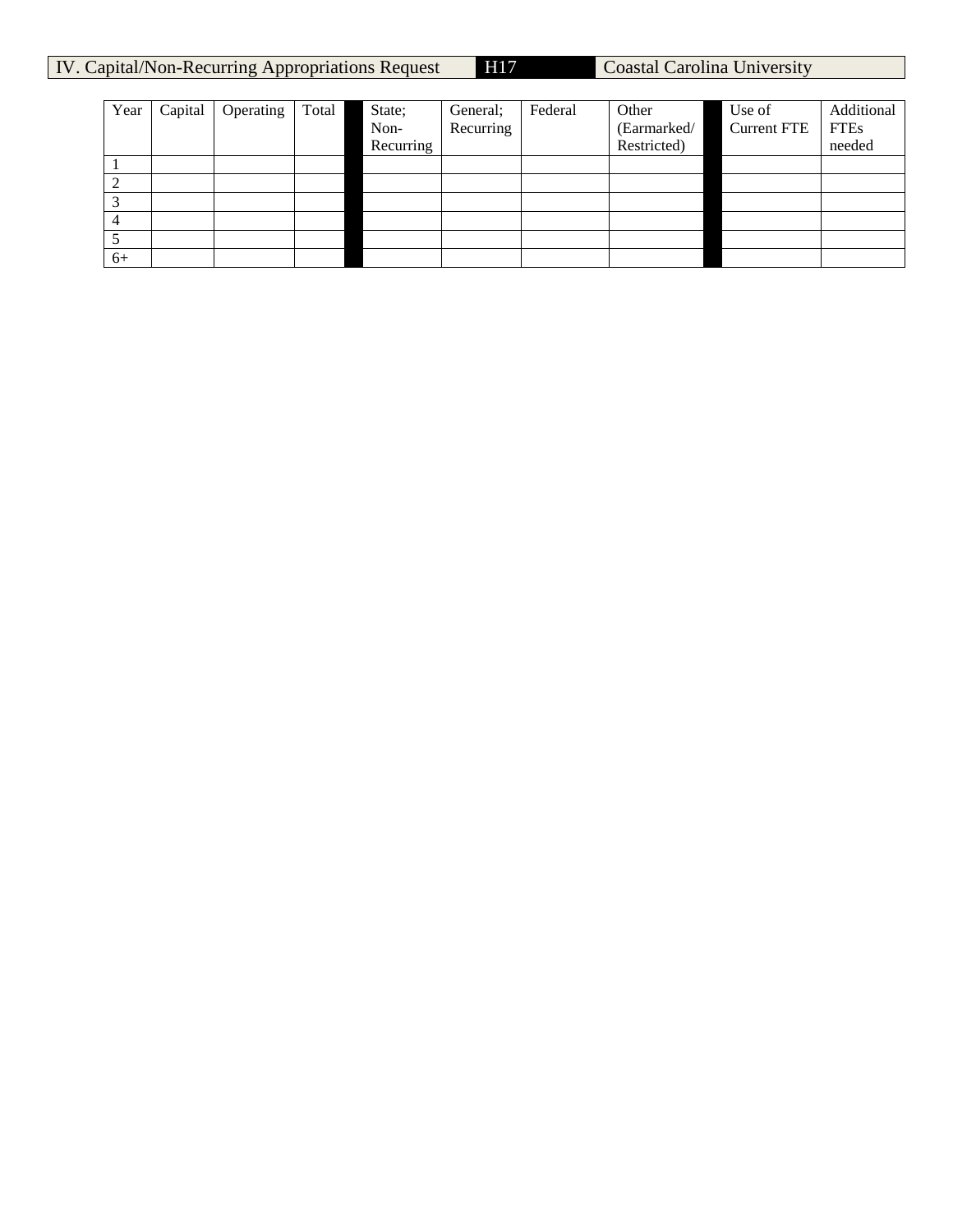### **A. Project Name:**

Jackson Student Center Annex II

# **B. Project Approval:**

Project has not been submitted to State.

# **C. Statement of Need:**

Coastal Carolina University requests funds through the State Capital Improvement Bonds or State Higher Education Infrastructure Bank for the construction of additional space dedicated to student life activities.

The current Lib Jackson Student Center was constructed in 1978 when enrollment was 1,760 students. The Fall 2010 student population was 8,706. A major deficiency currently exists in student life space. The existing Student Center is 31,272 square feet in area. An additional 100,000 square feet is suggested by national standards to support our projected student headcount. An annex providing 50,000 square feet is currently in the planning phase. The requested funding is for a second annex which will bring the University up to the national standard for area dedicated to student life activities. The proposed cost of the second annex is \$12 million.

# **D. Agency Activity Number and Name:**

Note: If more than one activity maps to this project provide all activity numbers, names, and approximate funding amounts.

| <b>Activity</b><br><b>Number</b> | <b>Activity Name</b>              | <b>State Non-</b><br>Recurring<br><b>Funds</b> | <b>State</b><br>Recurring<br><b>Funds</b> | <b>Federal</b><br><b>Funds</b> | <b>Other Funds</b> Total Funds |              |
|----------------------------------|-----------------------------------|------------------------------------------------|-------------------------------------------|--------------------------------|--------------------------------|--------------|
| 402                              | <b>Student Center</b><br>Annex II | \$12,000,000                                   |                                           |                                |                                | \$12,000,000 |
|                                  |                                   |                                                |                                           |                                |                                | \$0          |
|                                  |                                   |                                                |                                           |                                |                                | \$0          |
|                                  |                                   |                                                |                                           |                                |                                | \$0          |
|                                  |                                   |                                                |                                           |                                |                                | \$0          |

#### **E. Project Description:**

Note: In addition to a basic description, include whether or not this is a capital or non-capital project. If non-capital, explain how this non-recurring appropriation will be spent on non-recurring activities.

The Annex II is planned to be the final phase to create a new student destination place on-campus. Design is still in progress. The goal is to build a campus community which will foster informal learning and promote retention of students by the University

#### **F. Funding**

Total New Request:  $\overline{X}$  Previously Approved Funds:  $N/A$  Expenditures to Date:  $N/A$ 

Identify the source(s) of funds for this appropriation (general fund, surplus, federal funding, local match, etc.):

# **G. Justification for additional future operating costs:**

Will additional annual operating costs be absorbed into your existing budget? If so, what resources will lose funding to facilitate this? Yes.

If not, will additional funds be needed in the future?

Identify the source of additional funds: E&G Program.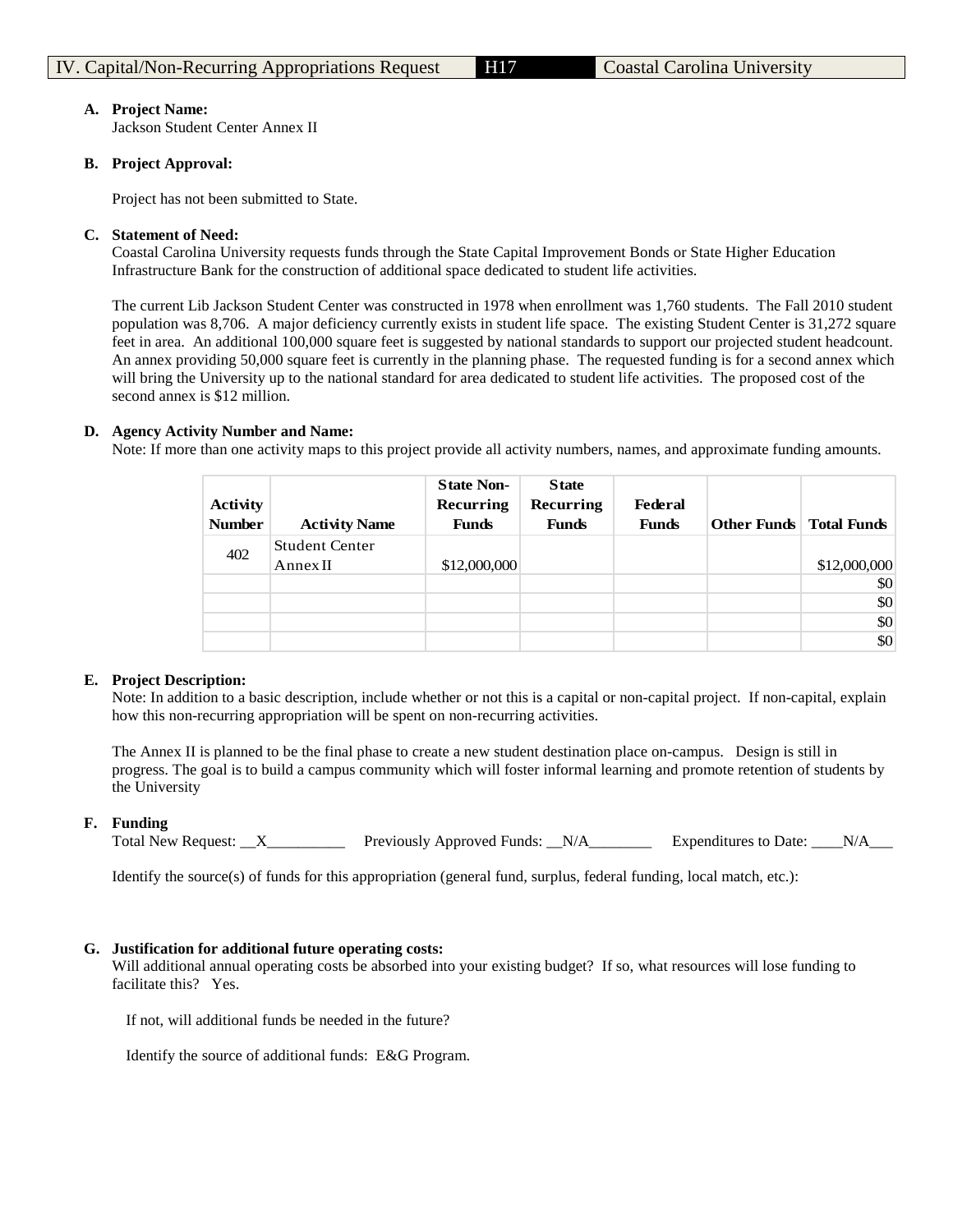Detail the lifecycle cost of the funded project below

| Year | Capital | Operating | Total | State;    | General;  | Federal | Other       | Use of             | Additional  |
|------|---------|-----------|-------|-----------|-----------|---------|-------------|--------------------|-------------|
|      |         |           |       | Non-      | Recurring |         | (Earmarked/ | <b>Current FTE</b> | <b>FTEs</b> |
|      |         |           |       | Recurring |           |         | Restricted) |                    | needed      |
|      |         |           |       |           |           |         |             |                    |             |
|      |         |           |       |           |           |         |             |                    |             |
|      |         |           |       |           |           |         |             |                    |             |
| 4    |         |           |       |           |           |         |             |                    |             |
|      |         |           |       |           |           |         |             |                    |             |
| $6+$ |         |           |       |           |           |         |             |                    |             |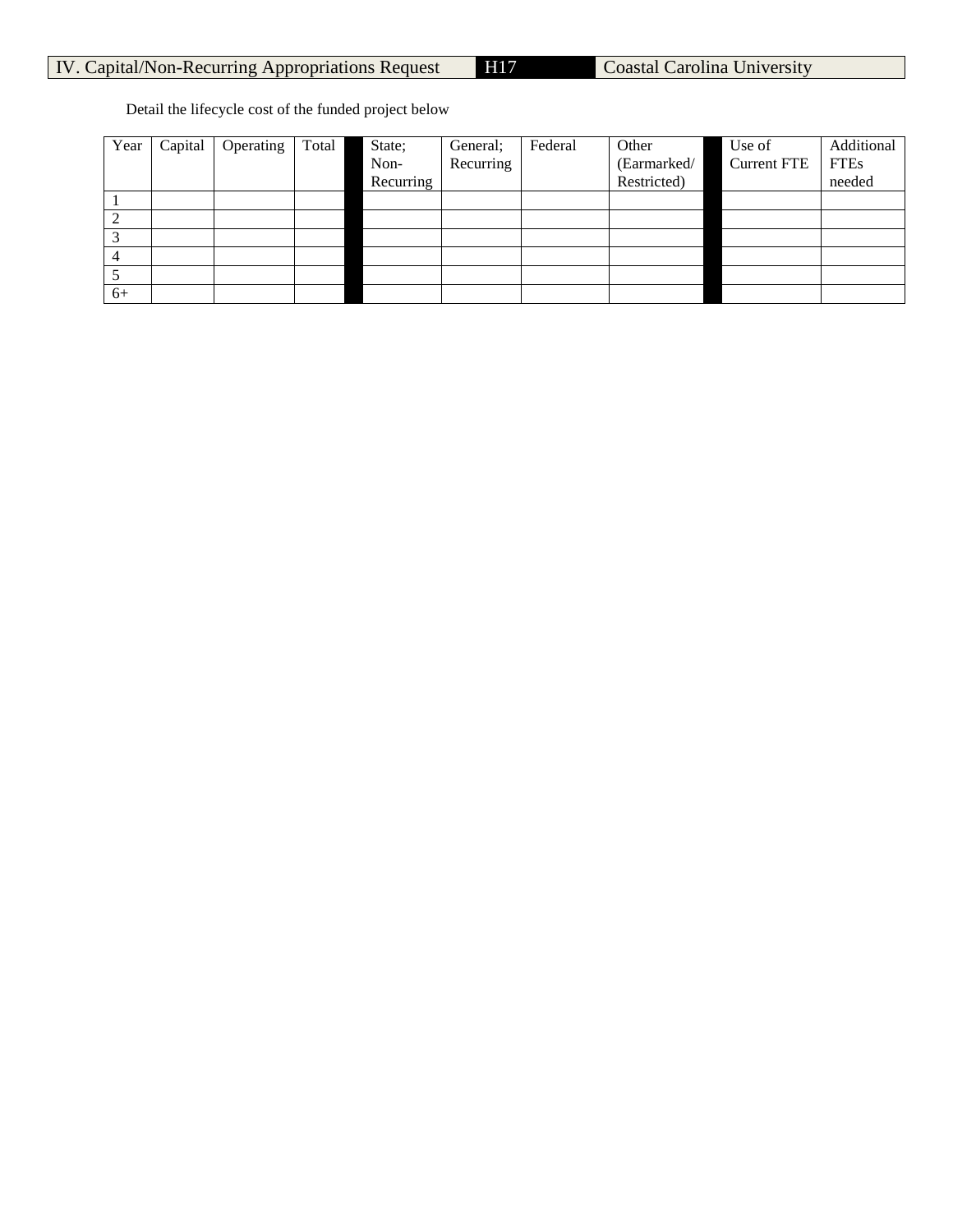# **A. Proviso Number**

Using the renumbered 2012-13 proviso base provided on the OSB website indicate the proviso number *(If new indicate "New #1","New #2", etc.)*:

COASTAL CAROLINA UNIVESITY REQUESTS NO NEW PROVISO'S THIS YEAR.

# **B. Appropriation**

Related budget category, program, or non-recurring requests (*Leave blank if not associated with funding priority)*:

# **C. Agency Interest**

Is this proviso agency-specific, a general proviso that affects the agency, or a proviso from another agency's section that has had consequences?

# **D. Action**

*(*Indicate Keep, Amend, Delete, or Add):

# **E. Title**

Descriptive Proviso Title:

# **F. Summary**

Summary of Existing or New Proviso:

# **G. Explanation of Amendment to/or Deletion of Existing Proviso**

(If request to delete proviso is due to codification, note the section of the Code of Laws where the language has been codified):

- **H. Explanation of how this proviso directs the expenditure or appropriation of funds, and why this direction is necessary**
- **I. Justification**

Refer to the instructions for the correct question to answer in this space, based on the action you selected

- **J. Fiscal Impact (Include impact on each source of funds – state, federal, and other)**
- **K. Text of New Proviso with Underline or Entire Existing Proviso Text with Strikeover and Underline**

*(INSERT PROVISO FROM FY 2012-13 RENUMBERED PROVISO BASE HERE)*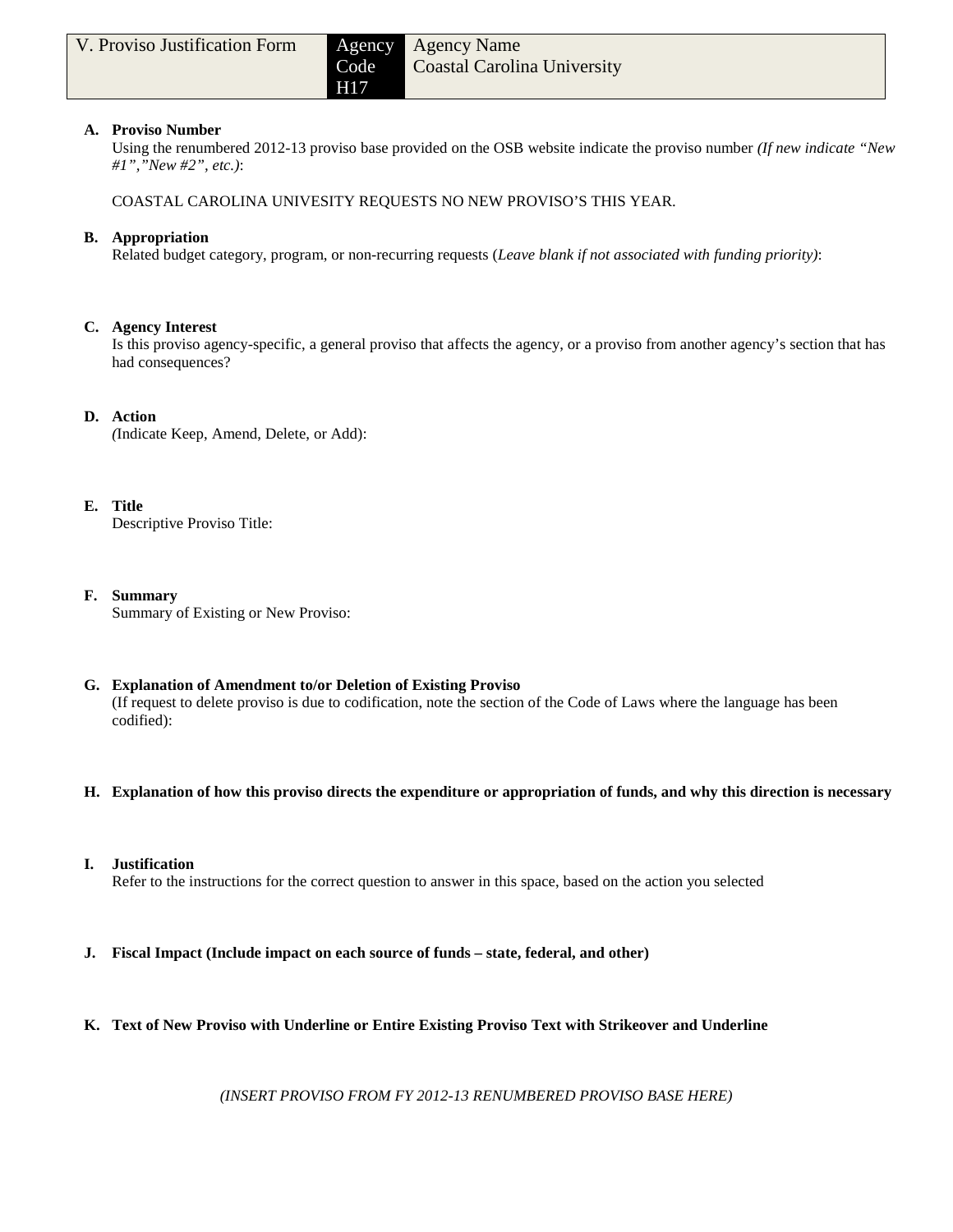| FY 2012-13 Agency Budget Request |                     | <b>Agency</b><br>Code H17                                                                                  |                          | <b>Agency Name: Coastal Carolina University</b> |
|----------------------------------|---------------------|------------------------------------------------------------------------------------------------------------|--------------------------|-------------------------------------------------|
| <b>Federal Aid Justification</b> |                     |                                                                                                            |                          | $\bf{0}$                                        |
| Summary<br>Award Title           |                     | Training Grants - Non-state funded research and Federal Financial Aid have been excluded from this amount. |                          |                                                 |
| CFDA Number/Title                | (XX.XXX) Other CFDA |                                                                                                            | If "Other", identify:    | Various                                         |
| Award Number (Federal)           |                     | <b>Start Date</b>                                                                                          | <b>Federal Agency</b>    |                                                 |
| Award Number (State)             |                     | End Date                                                                                                   | <b>Federal Subagency</b> |                                                 |
| <b>Award Period</b>              |                     |                                                                                                            | If "Other", explain:     |                                                 |
|                                  |                     |                                                                                                            |                          |                                                 |

#### **Financial**

| <b>Total Award Amount</b>                                                                                            | 427,778.93                                                                 | Amount Available in FY 2012-13                                        |           |  |
|----------------------------------------------------------------------------------------------------------------------|----------------------------------------------------------------------------|-----------------------------------------------------------------------|-----------|--|
| State Match Required?                                                                                                |                                                                            | If "Yes", describe, and provide SAP Fund Number(s) of funding sources |           |  |
| Local Match Required?                                                                                                |                                                                            | If "Yes", describe                                                    |           |  |
| Assistance Type                                                                                                      |                                                                            | If "Other", explain                                                   |           |  |
|                                                                                                                      | Is administrative and/or indirect cost recovery permitted? If so, explain: |                                                                       | <b>No</b> |  |
| Will funds be passed-through to other entities? If so, what types of<br>entities, and how will funds be distributed? |                                                                            |                                                                       | <b>No</b> |  |